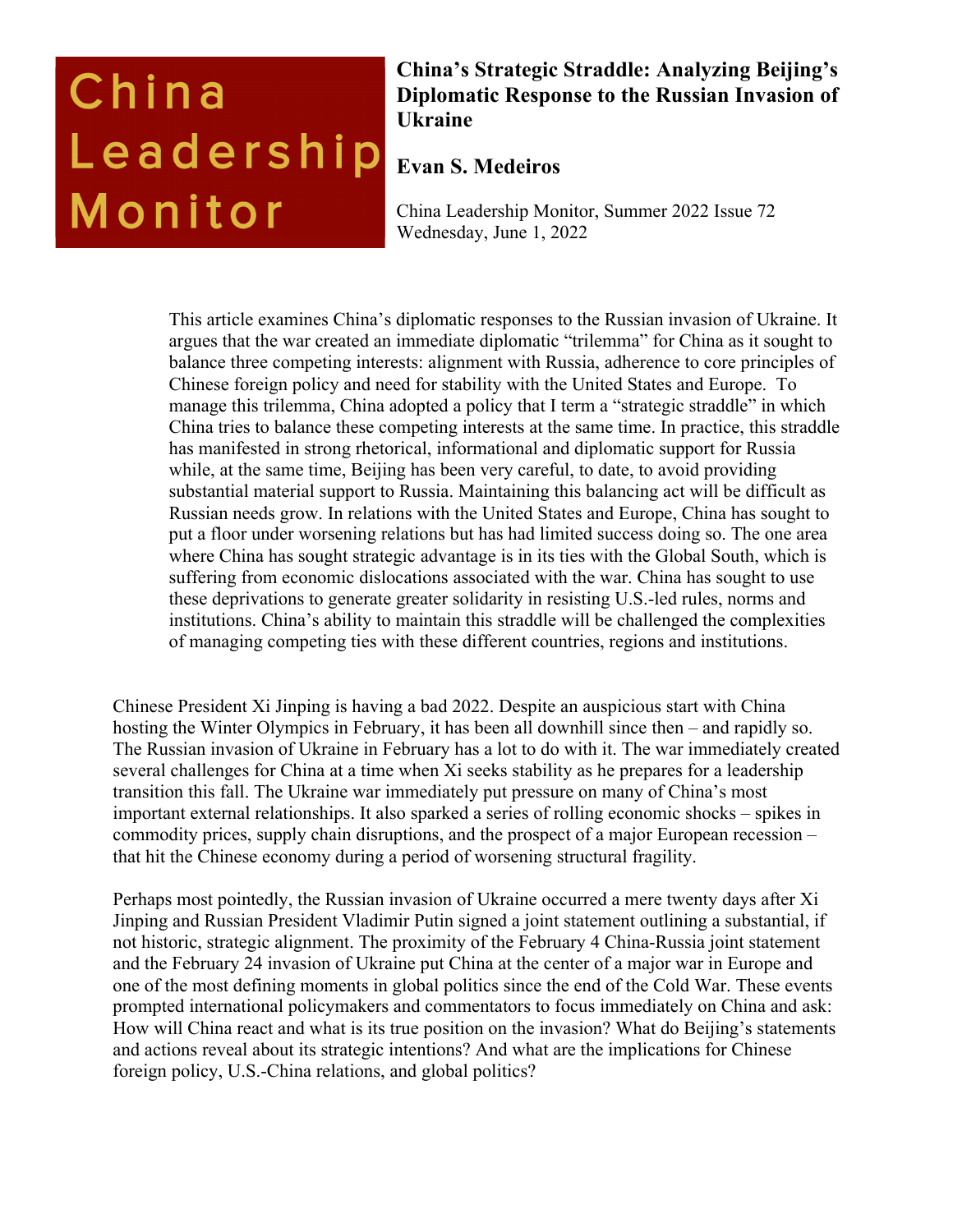To address these and other questions, this article will analyze Chinese government statements and actions since the February invasion as well as the writings of Chinese commentators and scholars. To a limited degree, this analysis draws on conversations with Chinese scholars and analysts during the past several months. The article begins with a focus on the dilemmas facing China to frame the subsequent analysis. The bulk of the article then examines how Beijing has managed its competing interests in diplomacy toward the United States, Russia, Europe, the United Nations, and the developing world. The relative success and/or failure of this strategic straddle by China will have a substantial effect on the shape and contours of global politics going forward.

#### **Conceptualizing the Straddle: China's Diplomatic "Trilemma"**

China's diplomatic response to the Russian invasion is driven by the desire to balance three competing interests: alignment with Russia, commitment to long-standing principles in Chinese foreign policy, and China's ties with the United States and Europe. The more China does on one, the more it undercuts at least one of the other interests. China's desire and ability to manage this "trilemma" have directly motivated its various diplomatic behaviors since the outbreak of the war.

China's first interest is to retain and grow its alignment with Russia amid the ignominy of the Russian invasion of Ukraine. Far from a relationship of strategic convenience, the China-Russia relationship has substantial and enduring roots. It is based on a common vision of global politics focused on constraining U.S. power, common material interests surrounding trade in energy and military technology, and common values regarding the virtue of authoritarian political systems pursuing state-directed development strategies. <sup>1</sup> At its core, Moscow and Beijing see the United States as the main threat to both their domestic and their external stability. The personal ties between Putin and Xi serve as a lubricant of the former three drivers.<sup>2</sup>

The second major interest in China's evolving trilemma is to maintain the perception of its commitment to protect territorial integrity and sovereignty and non-interference in the internal affairs of other countries. This is a "core interest" for China and central to the identity and, thus,

<sup>&</sup>lt;sup>1</sup> Evan A. Feigenbaum, "China Faces Irreconcilable Choices on Ukraine," Carnegie Endowment for International Peace, February 24, 2022, at https://carnegieendowment.org/2022/02/24/chinafaces-irreconcilable-choices-on-ukraine-pub-86515; on military-technical issues see Demetri Sevastopulo, "US Tells Allies China Signaled Openness to Providing Russia with Military Support," *Financial Times*, March 14, 2022.

<sup>2</sup> Interview on podcast "The History Behind Growing China-Russia Relations: A Conversation with Dr. Joseph Torigian," ChinaPower, CSIS, Washington, DC, February 2022, at https://www.csis.org/podcasts/chinapower/history-behind-growing-china-russia-relationsconversation-dr-joseph-torigian; also see Joseph Torigian, "Historical Legacies and Leaders' Worldviews: Communist Party History and Xi's Learned (and Unlearned) Lessons," *China Perspectives*, No. 1–2 (2018), http://journals.openedition.org/chinaperspectives/7548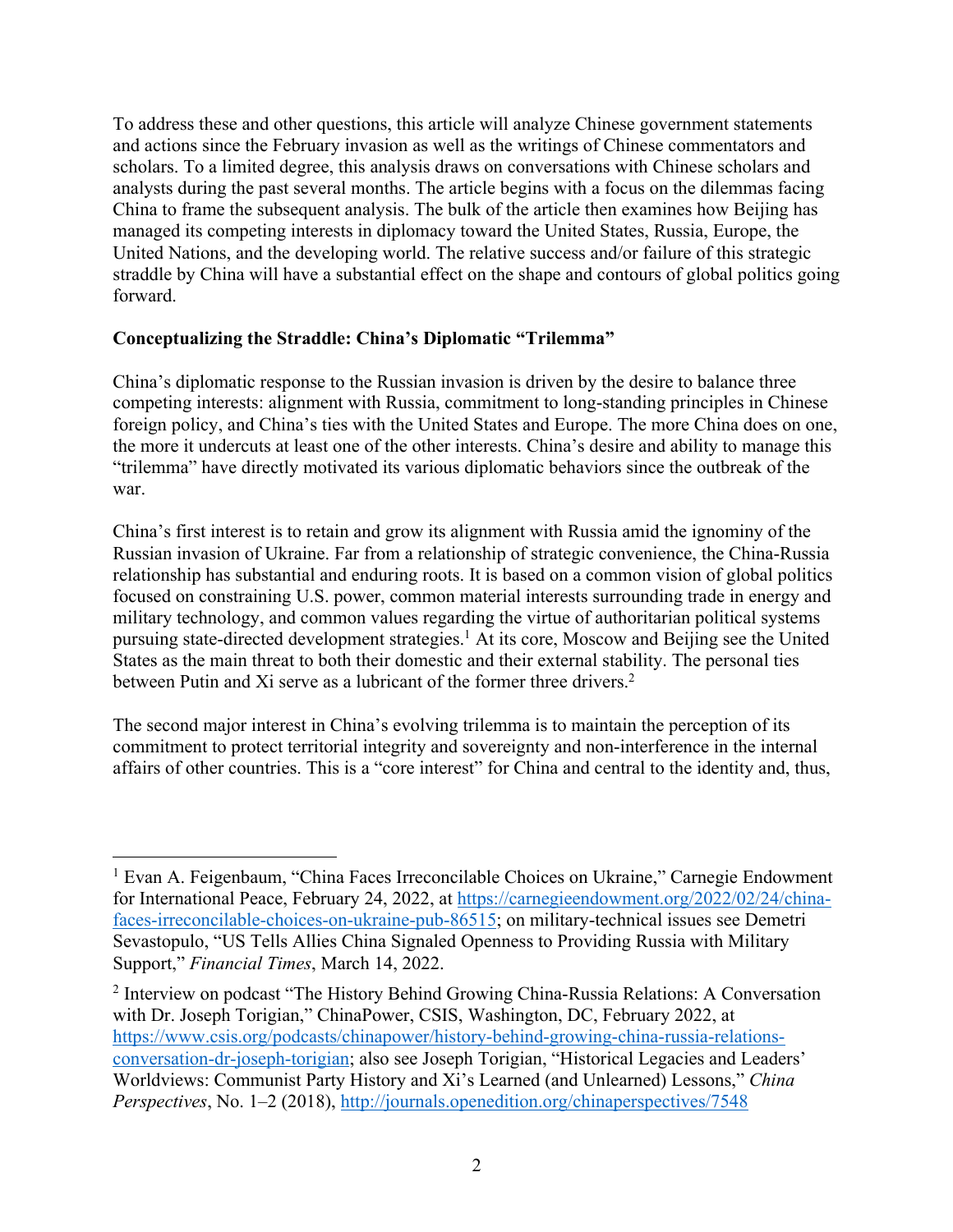legitimacy of the Chinese Communist Party (CCP). Xi mentioned this in his April 21, 2022 speech as one of the five pillars of his Global Security Initiative.<sup>3</sup>

The third major Chinese interest implicated in this trilemma is China's relationships with the United States and Europe. The latter are two of China's largest and most important trading partners, which China cannot afford to alienate (at least right now). Beyond China's economic stakes, Chinese strategists believe that an unstable and outwardly hostile relationship with the United States could derail China's national rejuvenation in myriad ways, including a security crisis over, for example, Taiwan. Similarly, China has long seen Europe as a swing vote in geopolitics and has sought to prevent it from overly aligning against China.

### **Articulating the Straddle: China's Official Rhetoric on the Russian Invasion**

A starting point for understanding China's diplomatic response in 2022 is appreciating the differences compared to Russia's 2014 invasion of Ukraine. Back then, China's reaction was more neutral in both word and deed. China did not vociferously defend Russia and it abstained from all key UN votes. China also did not immediately provide economic assistance, which eventually emerged but mainly in the form of favorable investment deals for China. Also, China did not provide any military assistance in 2014. According to an analysis by Alexander Gabuev, "the [2014] crisis provided a great opportunity for Beijing to turn Russia into a junior partner in the relationship and secure many of its strategic interests."4

In stark contrast to 2014, China's official rhetoric has been notable for its shrill tone and anti-U.S. and anti-Western content and for the persistence of this rhetoric. From the beginning of the war, China's Foreign Ministry has refused to call it an invasion or to criticize Russia for violating another country's sovereignty, and it has consistently blamed the United States and NATO for provoking Russia and now, for prolonging the war by arming Ukraine. China has offered only the most generic calls for a negotiated solution. It has also consistently stated that it supports the UN Charter and the principle of sovereignty and territorial integrity, without any acknowledgment of the obvious tensions in its position. Chinese criticism of U.S. policy – from both officials as well as state media – have been notably harsh and continue to this day.<sup>5</sup>

<sup>&</sup>lt;sup>3</sup> For a full text of the speech, see "President Xi Jinping's Keynote Speech at the Opening Ceremony BAF Annual Conference 2022," *China Daily*, April 21, 2022, at https://www.chinadaily.com.cn/a/202204/21/WS6260db59a310fd2b29e585e3.html

<sup>&</sup>lt;sup>4</sup> For an assessment of China's diplomacy in 2014, see Alexander Gabuev "A 'Soft Alliance'? Russia-China Relations After the Ukraine Crisis," European Council on Foreign Relations, Policy Brief, February 2015, https://ecfr.eu/wp-content/uploads/ECFR126 -\_A\_Soft\_Alliance\_Russia-China\_Relations\_After\_the\_Ukraine\_Crisis.pdf

<sup>5</sup> See Paul Haenle and Sam Bresnick, "China's Ukraine Calculus Is Coming Into Focus," Carnegie Endowment for International Peace, April 4, 2022, at https://carnegieendowment.org/2022/04/04/china-s-ukraine-calculus-is-coming-into-focus-pub-86801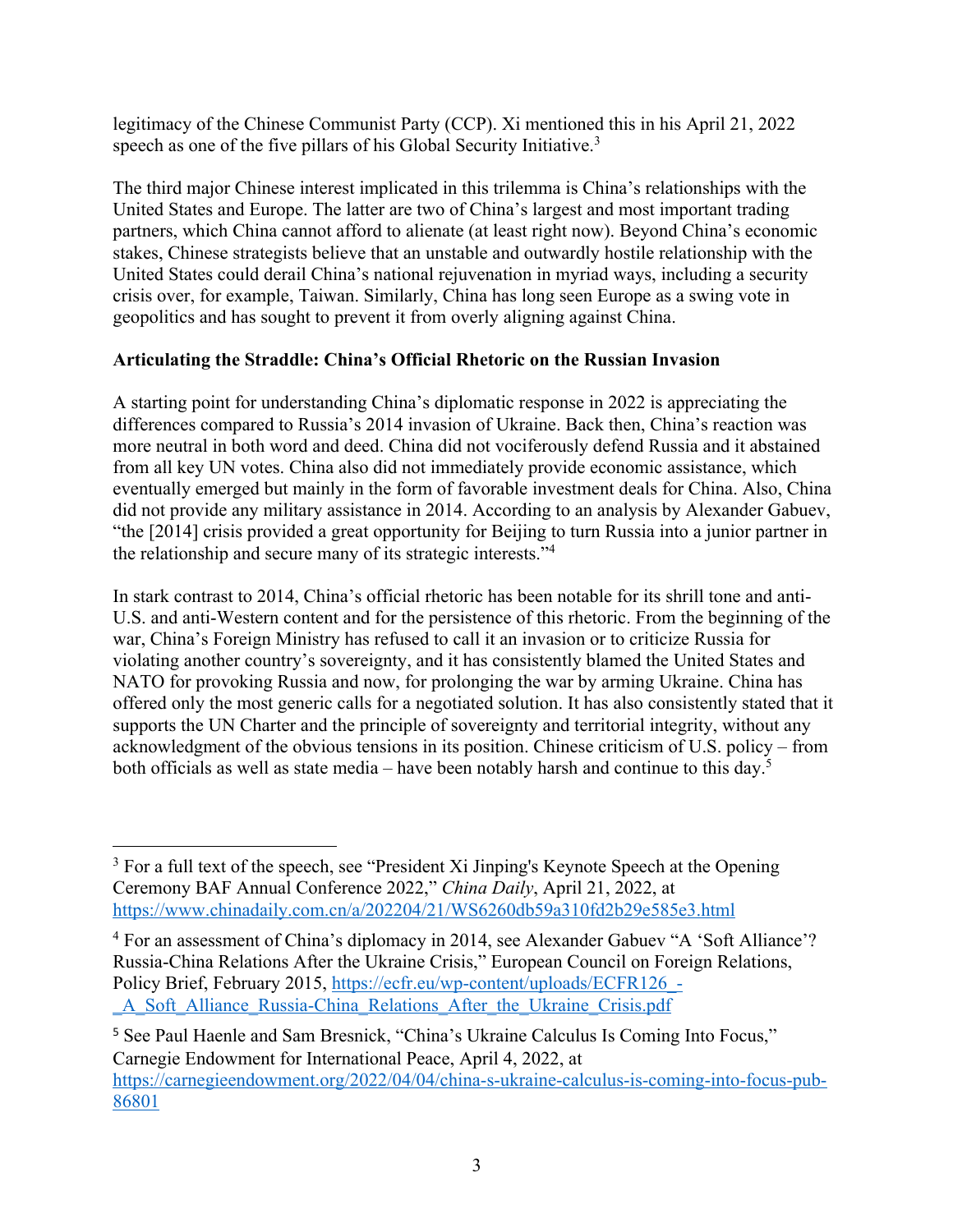Beginning with a cameo appearance by Ms. Hua Chunying as Ministry of Foreign Affairs (MFA) spokesperson on February 24 – temporarily taking the place of Zhao Lijian and Wang Weibin – she offered a uniquely tough criticism of the United States and NATO. When asked about the legitimacy of the Russian invasion, she referred to China being invaded by the Eight Power Allied Force in 1900 to suggest Western hypocrisy. To bring home the point, she then referenced the accidental NATO bombing of the Chinese Embassy in Serbia in 1999 by stating "NATO still owes the Chinese people a debt of blood." Hua concluded, "Even today, China still faces a realistic threat from the US flanked by its several allies. …"6

The tone and substance of Chinese criticisms have persisted since then, with a heavy focus on the culpability of U.S. and NATO policies. Major state-media outlets, such as *People's Daily* and *PLA Daily*, have regularly published particularly pointed and harsh critiques of the United States and NATO. Senior diplomats regularly echo these points. In a May 6 speech before an online dialogue with twenty global think tanks, First Vice Foreign Minister Le Yucheng said, "Basically, [the United States] wants to profit from the war and control Europe, "weaken" Russia and sustain their hegemonic power at the expense of Ukraine. So, they are killing many birds with one stone, and that explains why they keep doing it."<sup>7</sup>

China's official rhetoric has evolved in interesting ways. First, China has refused to refer to its position on the war as "neutral" but rather as "objective and impartial," as first stated by Foreign Minister Wang Yi as early as March 7.8 Second, since early March, as the crisis escalated, Chinese officials and diplomats spoke of peace and negotiations in all of their meetings and calls. Yet, when a senior EU official in March floated the idea of China hosting a diplomatic mediation, Beijing very carefully avoided the issue. In March, Wang Yi outlined a six-point proposal to address the growing humanitarian crisis. Since then, Beijing has provided limited assistance once it evacuated Chinese nationals.

Third, China has assiduously avoided every opportunity to criticize Russian military actions. It did not criticize Russia in early March when its forces started attacking civilian targets in Ukraine, when Russia refused to allow humanitarian corridors out of active war zones, and when reports emerged in April about Russian military atrocities and alleged war crimes.<sup>9</sup>

https://www.fmprc.gov.cn/eng/zxxx\_662805/202203/t20220308\_10649559.html

<sup>6</sup> "Foreign Ministry Spokesperson Hua Chunying's Regular Press Conference on February 24, 2022," Ministry of Foreign Affairs, February 24, 2022, at

https://www.fmprc.gov.cn/mfa\_eng/xwfw\_665399/s2510\_665401/2511\_665403/202202/t20220 224\_10645282.html

<sup>&</sup>lt;sup>7</sup> "Acting on the Global Security Initiative to Safeguard World Peace and Tranquility," Keynote Speech by Vice Foreign Minister Le Yucheng at "Seeking Peace and Promoting Development: An Online Dialogue of Global Think Tanks of 20 Countries," Ministry of Foreign Affairs, May 6, 2022, at https://www.fmprc.gov.cn/eng/wjbxw/202205/t20220506\_10682621.html

<sup>8</sup> "State Councilor and Foreign Minister Wang Yi Meets the Press," Ministry of Foreign Affairs, March 7, 2022, at

<sup>&</sup>lt;sup>9</sup> "Foreign Ministry Spokesperson Zhao Lijian's Regular Press Conference," Ministry of Foreign Affairs, 6, 2022, at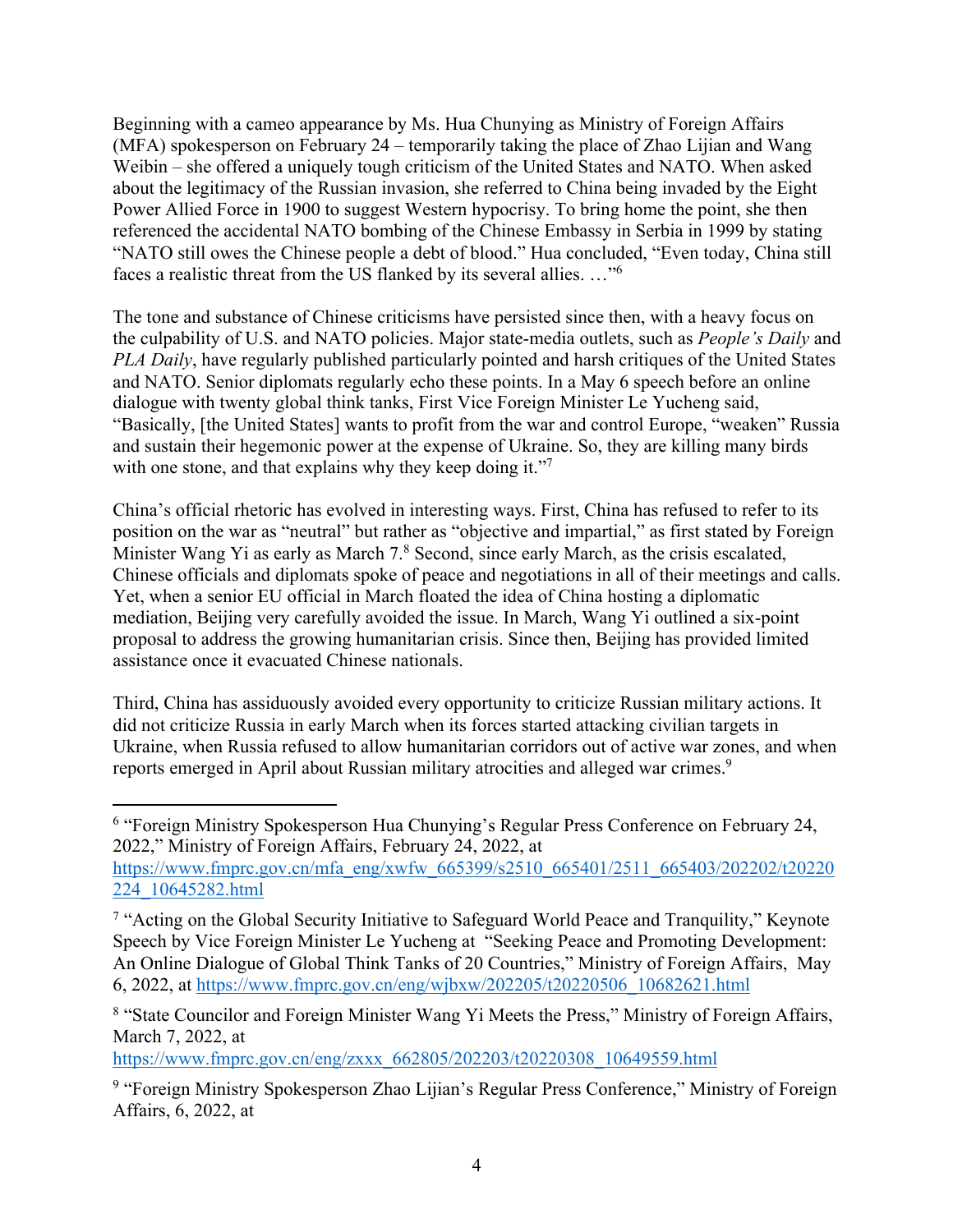Fourth, beginning in mid-March, China's official rhetoric has gone on the offensive. It has focused on enumerating the threats resulting from the U.S. and allied reaction. Chinese officials and commentators started claiming that NATO now poses a threat to Asia, with some Chinese raising the prospect of an Asian NATO to turn attention to U.S. alliances in Asia.<sup>10</sup> In his May 6 speech, Le Yucheng said, "For quite some time, the U.S. has kept flexing its muscle on China's doorstep. …If this is not an Asia-Pacific version of NATO's eastward expansion, then what  $is?$ "<sup>11</sup>

Chinese officials and commentaries have highlighted economic risks as well. In April and around the time of the Bucha revelations, Chinese commentaries in *People's Daily* started criticizing the global sanctions regime on Russia by calling it "financial terrorism" ( $\triangleq \mathbb{R} \otimes \mathbb{R} \oplus \triangleq \times$ ), "economic hegemonism" (经济霸权主义), and "economic weaponization" (经济武器化).<sup>12</sup> Le Yucheng reinforced these themes by saying, "History has shown time and again that unilateral sanctions have never been an effective solution to any problem. They are just a tool of hegemony and power politics, always adding fuel to the fire and magnifying and complicating the existing problems."<sup>13</sup>

China's rhetorical posture can be summarized in this way: denial, deflection, diversion, and division. China denies that Russia caused this situation, and that China has any role. China deflects responsibility from Russia and itself, focusing on blaming U.S. policy and especially NATO expansion for provoking Russia. China is seeking to divert attention from Russia and the war by highlighting the alleged security and economic risks caused by the actions of the United States and its allies. And China seeks to create divisions between the United States and Europe as well as between the United States and its allies and partners in Asia.

### **Operationalizing the Straddle: China's Diplomatic Behavior**

Beyond rhetoric, China's operational diplomacy in reaction to the invasion is a second layer to understanding its strategic straddle. China's actual behavior reveals, far more than the words alone, how China has sought to balance its competing interests. This section examines China's

https://www.fmprc.gov.cn/eng/xwfw\_665399/s2510\_665401/2511\_665403/202204/t20220406 10665019.html '

<sup>10</sup> Li Aixin and Bai Yunyi, "Russia-Ukraine Conflict Can Be Regarded as a 'Preview of US' Possible Acts in Asia," *Global Times*, March 17, 2022, at https://www.globaltimes.cn/page/202203/1255162.shtml

<sup>11</sup> "Acting on the Global Security Initiative to Safeguard World Peace and Tranquility," Keynote Speech by Vice Foreign Minister Le Yucheng.

<sup>12</sup> Zhong Sheng, "将经济武器化必将反噬其身" (Weaponizing the Economy Will Cause Self-Harm), *Renmin Ribao*, April 6, 2022, at http://world.people.com.cn/n1/2022/0406/c1002- 32391987.html

<sup>13</sup> "Acting on the Global Security Initiative to Safeguard World Peace and Tranquility," Keynote Speech by Vice Foreign Minister Le Yucheng.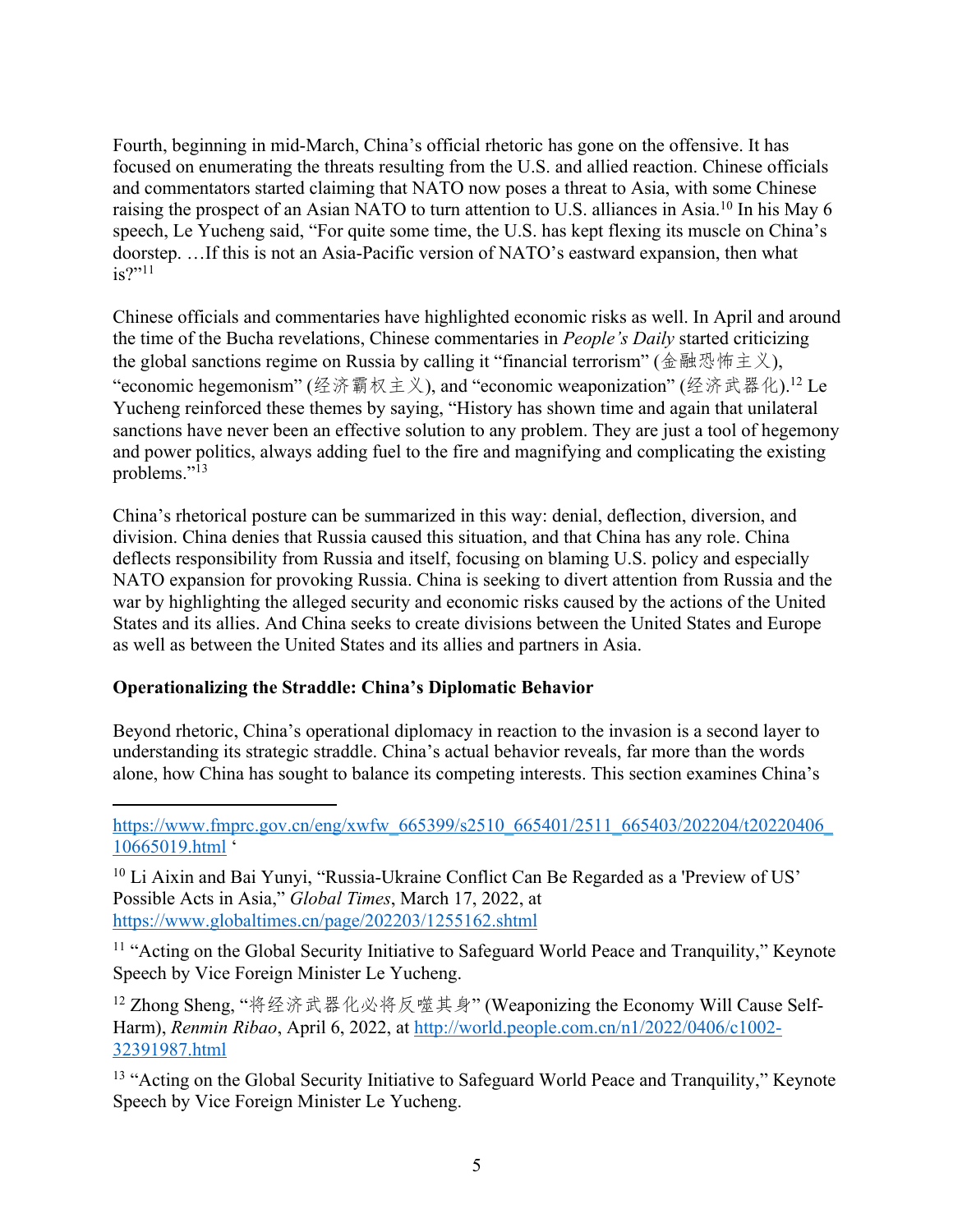diplomacy toward the United States, Russia, the United Nations, Europe, and the developing world.

## 1. U.S.-China Ties

As China's most important relationship, Beijing has invested time and energy trying to stabilize ties with Washington since the invasion. It has done so with a series of discreet high-level interactions. Three weeks after the invasion, Xi sent his top diplomatic adviser and Politburo member Yang Jiechi to meet with Jake Sullivan in Rome on March 14. <sup>14</sup> The Rome meeting was quickly followed four days later by a video meeting between presidents Biden and Xi Jinping, their second video call since November 2021 (and their third interaction since Biden's inauguration). The Chinese Foreign Minister had at least three calls with U.S. Secretary of State Tony Blinken since the invasion. China's ambassador to the United States Qin Gang has been particularly active, including notable initiatives, such as a March 15 article in the *Washington Post*, <sup>15</sup> a March 20 on-camera interview on the Sunday morning news show *Face the Nation* with Margaret Brennan,<sup>16</sup> and an April 18 piece in the online edition of *The National Interest*.<sup>17</sup>

China's diplomatic strategy is to put a floor under U.S.-China ties to prevent a rapid, substantial, or sustained deterioration as the war evolves. It has done so in several ways. First, Chinese leaders and officials have sought to deflect U.S. criticisms of China. They argue the following: (1) China knew nothing about the conflict in advance (an issue of substantial U.S. debate during the early weeks of the conflict); (2) U.S. and NATO policies provoked Russia and the U.S. needs to act to resolve this; and (3) China is committed to territorial integrity and sovereignty and a peaceful resolution of the crisis. Underlying these arguments is a deep Chinese mistrust of U.S. motives, believing the U.S. and NATO provoked Russia in order to weaken it. In the words of Le Yucheng, "Some big countries do not want to get dragged into conflicts and bring harm to themselves, so they turn small countries into their cat's paw and even use them to fight proxy wars."<sup>18</sup>

<sup>&</sup>lt;sup>14</sup> This special one-day meeting had been discussed since early 2022 but not scheduled until after the outbreak of the war.

<sup>15</sup> Qin Gang, "Where We Stand on Ukraine," *The Washington Post*, March 15, 2022, at https://www.washingtonpost.com/opinions/2022/03/15/china-ambassador-us-where-we-stand-inukraine/

<sup>16</sup> Transcript: Chinese Ambassador to the U.S. Qin Gang on *Face the Nation*, March 20, 2022, at https://www.cbsnews.com/news/qin-gang-chinese-ambassador-face-the-nation-03-20-2022/;

<sup>17</sup> Qin Gang, "Chinese Ambassador: The Ukraine Crisis and Its Aftermath," *The National Interest*, April 18, 2022, at https://nationalinterest.org/feature/chinese-ambassador-ukraine-crisisand-its-aftermath-201867

<sup>&</sup>lt;sup>18</sup> "Vice Foreign Minister Le Yucheng Attends and Addresses the Fourth International Forum on Security and Strategy," Ministry of Foreign Affairs, March 19, 2022, at https://www.fmprc.gov.cn/mfa\_eng/wjbxw/202203/t20220320\_10653531.html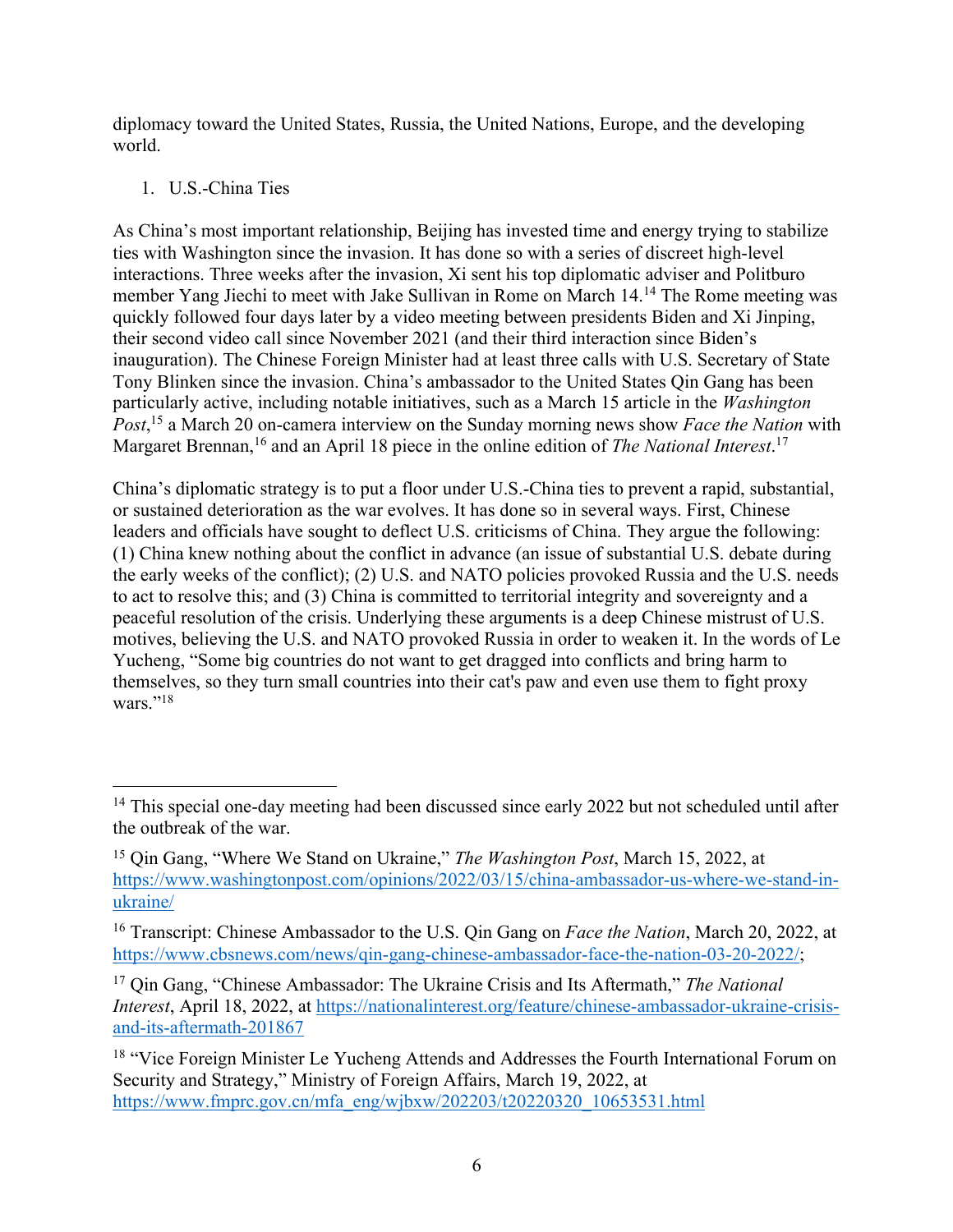Second, China has carefully maneuvered to avoid becoming a target of U.S. and international sanctions. Beijing denied U.S. press reports in mid-March that it was preparing to provide – but had not yet transferred – military assistance to Russia. Chinese firms have been careful to avoid violating the international sanctions. (More on that below.) In a unique move likely taken to address mounting U.S. concerns, China appeared to adjust its Russia policy. In a March 27 TV interview, China's U.S. ambassador stated that although there is no ceiling in China-Russia ties, it "does have a bottom line, which is the purposes and principles of the UN Charter, the international law and basic norms governing international relations. These are the guideline for China to deal with relations with any country."19 This statement implies that China will not provide material support to Russia's invasion, but it will actively cooperate in many other areas (i.e., "no limits" to China-Russia ties).

Third, China used the March 18 Biden-Xi meeting to create a framework to stabilize relations. Xi did so by specifying Chinese expectations of U.S. policy. In an unusually detailed meeting readout, the Chinese stated: "President Biden has just reiterated that the U.S. does not seek to have a new Cold War with China, to change China's system, or to revitalize alliances against China, and that the U.S. does not support 'Taiwan independence' or intend to seek a conflict with China."<sup>20</sup> Several Chinese scholars now refer to this summary as the new "five no's" of America's China policy.21 As an indication of the importance of this, Xi stated to Biden, "I take these remarks very seriously," implying that Xi will hold the United States to them and perhaps link Chinese behavior to U.S. compliance with them.<sup>22</sup>

As Beijing sought to put a floor under its deteriorating relationship with Washington, the United States sought to put a ceiling on China's relationship with Russia to prevent Beijing from providing substantial material assistance – military and/or economic – to Russia. As of this writing, China has avoided crossing the two bright lines in U.S. policy: military assistance to Russia and *systematic* evasion of the international sanctions.23

<sup>20</sup> For the official Foreign Ministry readout of the meeting, see "President Xi Jinping Has a Video Call with US President Joe Biden," at

https://www.fmprc.gov.cn/mfa\_eng/zxxx\_662805/202203/t20220319\_10653207.html.

For the much shorter U.S. readout of the meeting, see https://www.whitehouse.gov/briefingroom/statements-releases/2022/03/18/readout-of-president-joseph-r-biden-jr-call-with-presidentxi-jinping-of-the-peoples-republic-of-china-2/

 $21$  Author's video calls with Chinese think tank analysts and university-based scholars, March and April 2022.

<sup>22</sup> "President Xi Jinping Has a Video Call with US President Joe Biden."

<sup>19</sup> "Transcript of Ambassador Qin Gang's Interview with 'Talk With World Leaders'," March 27, 2022, Ministry of Foreign Affairs, at http://us.china-

embassy.gov.cn/eng/dshd/202203/t20220327\_10656186.htm; the Chinese language version can be found here: http://us.china-embassy.gov.cn/dshd/202203/t20220327\_10656182.htm

<sup>&</sup>lt;sup>23</sup> Steve Holland, Trevor Hunnicutt, and David Brunnstrom, "U.S. Relieved as China Appears to Heed Warnings on Russia," Reuters, May 3, 2022, at https://www.reuters.com/world/usrelieved-china-appears-heed-warnings-russia-2022-05-03/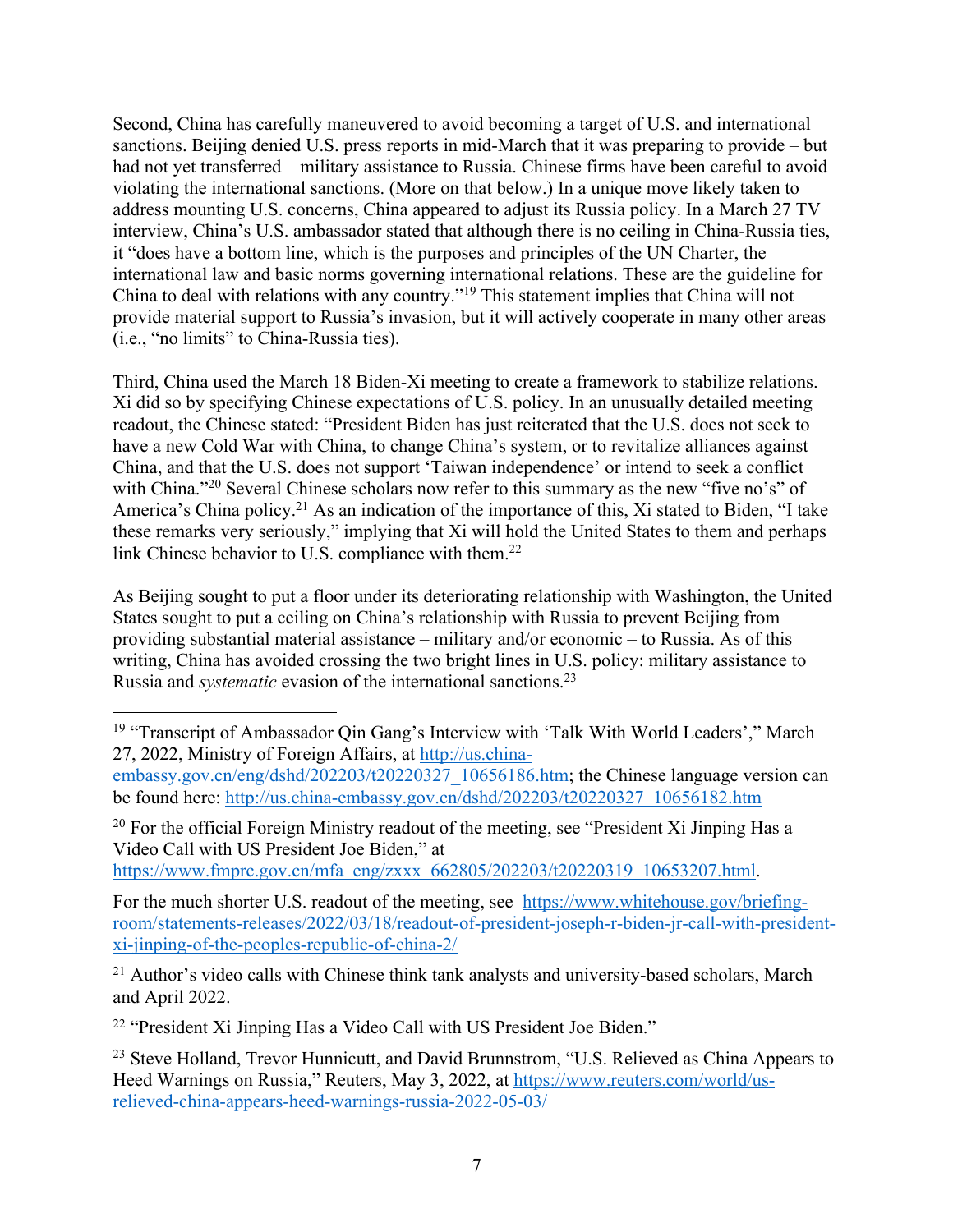This U.S. approach has created a symmetry of sorts, between U.S. and Chinese goals. Beijing's "floor" for U.S.-China ties (based on Biden's "five no's") and Washington's "ceiling" on China-Russia cooperation appears to have created a *de facto* equilibrium in bilateral relations. How fragile this will be and what actions might trigger an unraveling remain open questions.

The one major exception to the fragile equilibrium in U.S.-China ties has been China's activities with Russia to spread disinformation about the war, and specifically about the U.S. role. China has promoted several false narratives, often copying the Kremlin's justification for the war.<sup>24</sup> However, Chinese disinformation activities are quite different from past efforts, heightening U.S. concerns. Disinformation has not only been promoted by Chinese state-run media and government-supported social-media accounts but also by Chinese diplomats and other officials, including by Foreign Ministry spokespersons. In addition, there is a growing body of evidence that Russia and China are not only conducting parallel activities but that they have joined forces to coordinate their actions to spread false information. This is a new and rapidly growing source of tensions in U.S.-China ties. 25

2. China-Russia Ties

Just as China's U.S. policy has involved a careful balancing act between word and deed, China's diplomatic strategy toward Russia has reflected a similar calibration, albeit in different ways. Beijing has maintained substantial rhetorical support for Russia (including with active disinformation efforts); it has sustained high-level interactions with senior Russian officials; and it has sustained high profile military exercises, albeit ones not directly related to the war. At the

<sup>25</sup> "People's Republic of China Efforts to Amplify the Kremlin's Voice on Ukraine," Global Engagement Center, U.S. Department of State, Washington, DC, May 2, 2022, at https://www.state.gov/disarming-disinformation/prc-efforts-to-amplify-the-kremlins-voice-onukraine/; also Elizabeth Dwoskin, "China is Russia's Most Powerful Weapon for Information Warfare," *The Washington Post*, April 8, 2022, at

 $24$  China has copied the Kremlin's justifications for the invasion, including that Ukrainian President Volodymyr Zelensky was being manipulated by U.S. billionaire George Soros and President Putin's claim that he was fighting a neo-Nazi government in Kyiv. (Chinese officials have repeatedly using the term "Nazi" on Twitter.) Other common Chinese-promoted false narratives have included that the United States operates several secret biological weapons facilities in Ukraine and the killings in Bucha were staged. In a striking move of public diplomacy, the Chinese Embassy to the United States on May 2 released a 12-page document ("10 Falsehoods Spread by the U.S. on the Ukraine Issue: A Reality Check") claiming widespread U.S. disinformation on the war; however, the document mainly includes commonly discredited untruths about U.S. policy. "Falsehoods Spread by the U.S. on the Ukraine Issue: A Reality Check," website of the PRC Embassy in the United States, May 2, 2022, at http://us.china-embassy.gov.cn/eng/zmgx/zxxx/202205/t20220503\_10681306.htm

https://www.washingtonpost.com/technology/2022/04/08/russia-china-disinformation/; and David Bandurski, "China and Russia Are Joining Forces to Spread Disinformation," Brookings Institution, March 11, 2022, at https://www.brookings.edu/techstream/china-and-russia-arejoining-forces-to-spread-disinformation/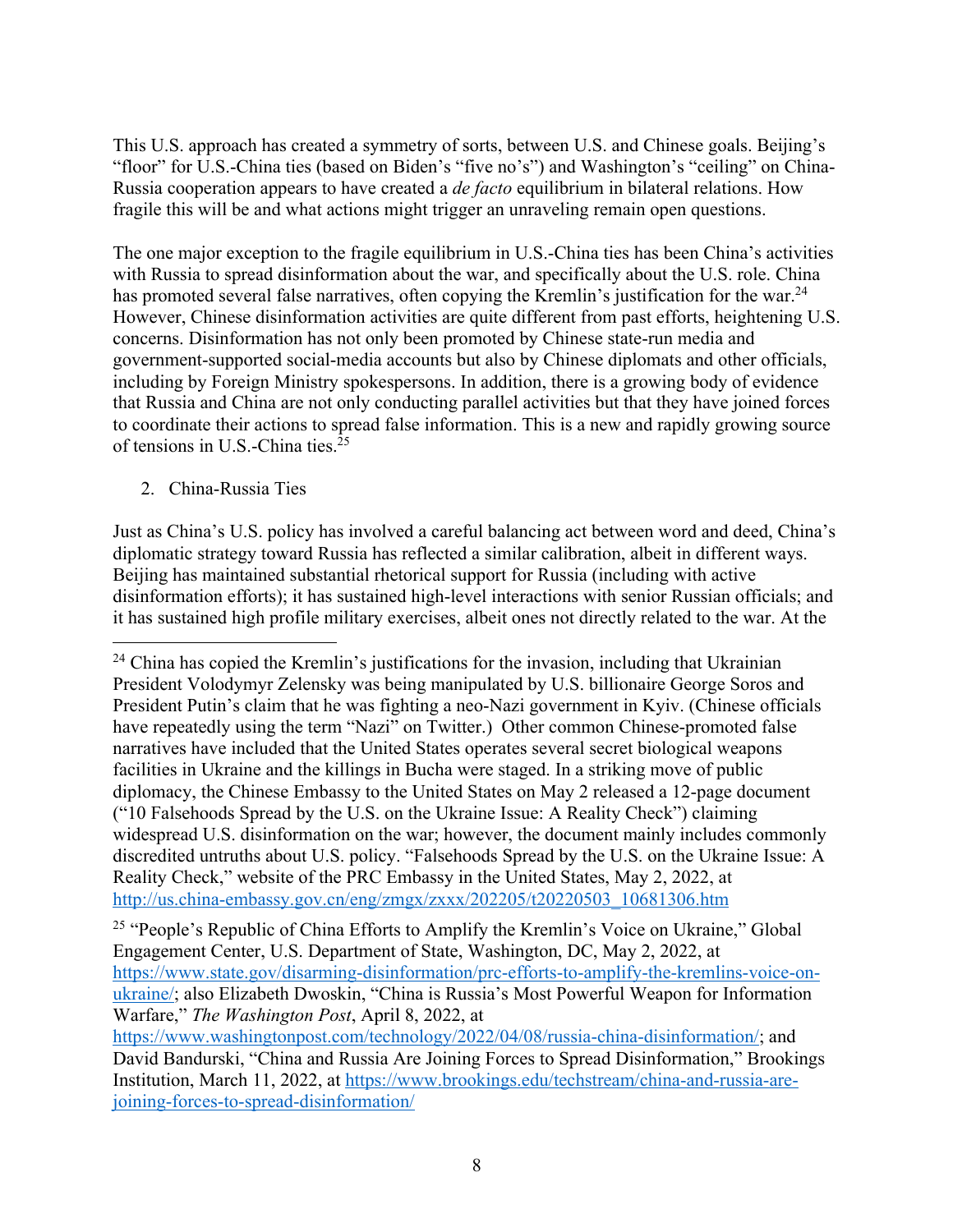same time, China has also signaled some limits to its diplomatic and material assistance to Russia, as reflected in its UN activities and its sanctions compliance.

The day after the invasion and in a curious move, Xi held a call with President Putin (this has been their only known call since invasion). Chinese support and sympathy was evident. In the Chinese readout of the call, Xi called the invasion a "special military operation," using Putin's preferred term. In offering his support for Russia, Xi stated that it is "important to…take seriously and respect the reasonable security concerns of all countries and reach a balanced, effective and sustainable European security mechanism through negotiation." Xi said this in response to Putin's claim that NATO's "continued military deployment eastward has challenged Russia's strategic red line." In the call, Xi did restate China's commitment to territorial integrity and sovereignty and the UN Charter.

With that baseline, China has sustained a consistent pace of meetings with Russian officials and has used them to reiterate its strong support for Moscow. In late March, about a month into the war, Chinese State Councilor and Foreign Minister Wang Yi met his Russian counterpart, Sergei Lavrov, for the first time since the invasion; interestingly, he did so not in Beijing but in Anhui province on the margins of a meeting among several foreign ministers related to Afghanistan. Wang Yi could not have been more positive. He stated, "China-Russia relations have withstood the new test of an evolving international landscape, remained on the right course, and shown resilient development momentum. Both sides are more determined to develop bilateral relations and more confident in advancing cooperation in various fields." Indeed, he stated the two sides shared a determination "to take China-Russian ties to a higher level."<sup>26</sup> Wang reiterated China's support for resolving the Ukraine crisis through dialogue, but he also acknowledged Russia's "legitimate" security concerns stemming from a "Cold War mentality and group confrontation."27

Some twenty days later in mid-April and as Russian atrocities were becoming more public, Executive Vice Foreign Minister Le Yucheng – a potential successor to Wang Yi – met with Russian Ambassador to China Andrey Ivanovich Denisov in Beijing. As reports of Russian targeting of civilians and Russian atrocities at Bucha were emerging, Le Yucheng outlined an ambitious future for the relationship. Le began the meeting by touting a 30 percent increase in China-Russia trade in the first quarter of 2022, and then he encouraged Denisov by stating, "No matter how the international landscape may change, China will continue to strengthen strategic coordination with Russia for win-win cooperation, jointly safeguard the common interests of the two countries and promote the building of a new type of international relations and a community

<sup>&</sup>lt;sup>26</sup> "Wang Yi Holds Talks with Russian Foreign Minister Sergey Lavrov," Ministry of Foreign Affairs, March 30, 2022, at

https://www.fmprc.gov.cn/mfa\_eng/zxxx\_662805/202203/t20220331\_10658029.html  $27$  Ibid.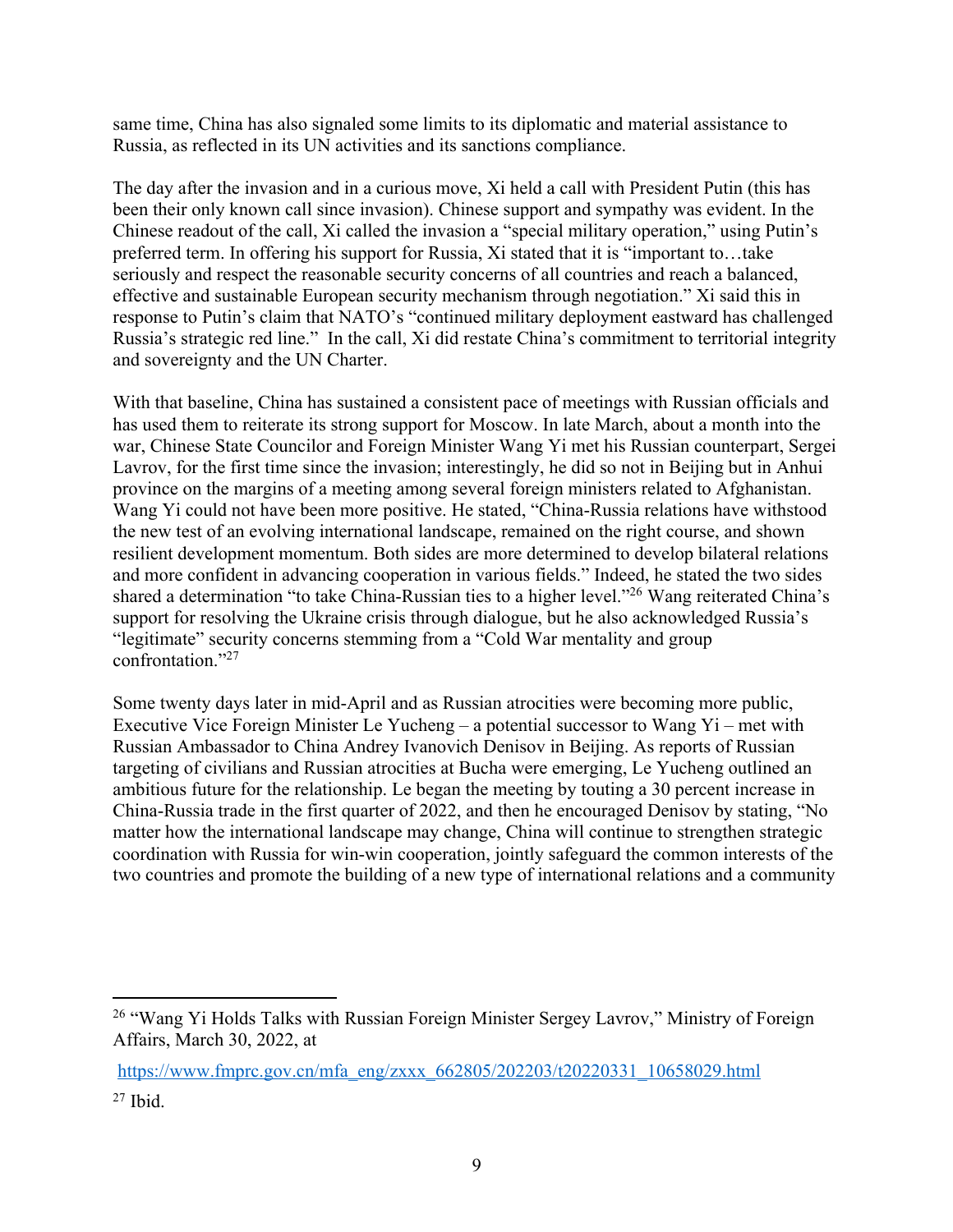with a shared future for mankind."<sup>28</sup> Ukraine or the war were not mentioned in the Chinese readout of the meeting.

In a further sign of the value China assigns to the relationship, Politburo Standing Committee member Li Zhanshu hosted a video meeting on April 15 with his Russian counterpart, Valentina Matviyenko, speaker of the Russian Federation Council of the Federal Assembly. A noted Xi Jinping confidant and third ranking in the CCP, Li knows Russia well from when he previously served as Xi's special envoy. This meeting constituted the highest bilateral exchange since the war began.

Li was robust in his affirmation of Sino-Russian ties, including by using a new formulation. He highlighted China's commitment to the Putin-Xi leadership consensus ( $\#\#$ ), known as "the four firmly support each other" ( $\mathbb{Z} \triangleleft \# \mathbb{Z} \not\equiv \pm \frac{1}{2}$ ).<sup>29</sup> Li then called for both sides "to constantly consolidate and develop" their strategic partnership. He referred to China-Russia relations as "mature, tenacious and stable with strong endogenous power and independent value" (成熟,坚韧,稳定,具有强大的内生动力和独立价值). This formulation had not previously been used in its entirety, at least in public.<sup>30</sup> Based on Chinese press accounts of the meeting, Li did not mention Ukraine or the war. He did not reiterate China's commitment to territorial integrity and sovereignty, but he did reaffirm the old line that Sino-Russian relations were based on non-alignment, non-confrontation, and non-targeting of third parties. After the meeting, Li Zhanshu accepted the Russian "Friendship Medal" from Matviyenko.<sup>31</sup>

In a notable move, in late May and during a meeting in Tokyo among the leaders of the U.S., Japan, Australia and India, China and Russia flew a joint strategic bomber patrol into the Sea of Japan. The exercise, a first since the invasion, involved two Chinese warplane and four Russian ones. According to U.S. press reports, Chinese naval vessels likely took part in the joint exercise as well. This was the fourth joint bomber exercise around Japan since 2018 but the timing of this

<sup>&</sup>lt;sup>28</sup> "Vice Foreign Minister Le Yucheng Meets with Russian Ambassador to China Andrey Ivanovich Denisov," Ministry of Foreign Affairs, April 19, 2022, at https://www.fmprc.gov.cn/mfa\_eng/wjbxw/202204/t20220419\_10669789.html

<sup>&</sup>lt;sup>29</sup> This idea refers to "supporting each other in safeguarding the interests of sovereignty, security, and development, and always adhering to the principle of friendship between generations and win-win cooperation." See "栗战书同俄罗斯联邦委员会主席马特维延科举行会谈"(Li Zhanshu Holds Talks with Chairman of the Russian Federation Council Speaker Matviyenko), *Renmin ribao*, April 16, 2022, at http://paper.people.com.cn/rmrb/html/2022- 04/16/nw.D110000renmrb\_20220416\_5-01.htm

 $30$  This phrase appears to be a combination of one that Foreign Minister Wang Yi used in a meeting with Foreign Minister Lavrov in March 2019 and a phrase that Xi Jinping used in a phone call with Putin in December 2020. The former can be found at https://www.fmprc.gov.cn/chn//pds/wjb/wjbz/xghd/t1663017.shtml and the latter can be found at https://www.fmprc.gov.cn/web/wjdt\_674879/gjldrhd\_674881/202012/t20201228\_7733053.shtml

<sup>31</sup> "Li Zhanshu Holds Talks with Chairman of the Russian Federation Council Speaker Matviyenko."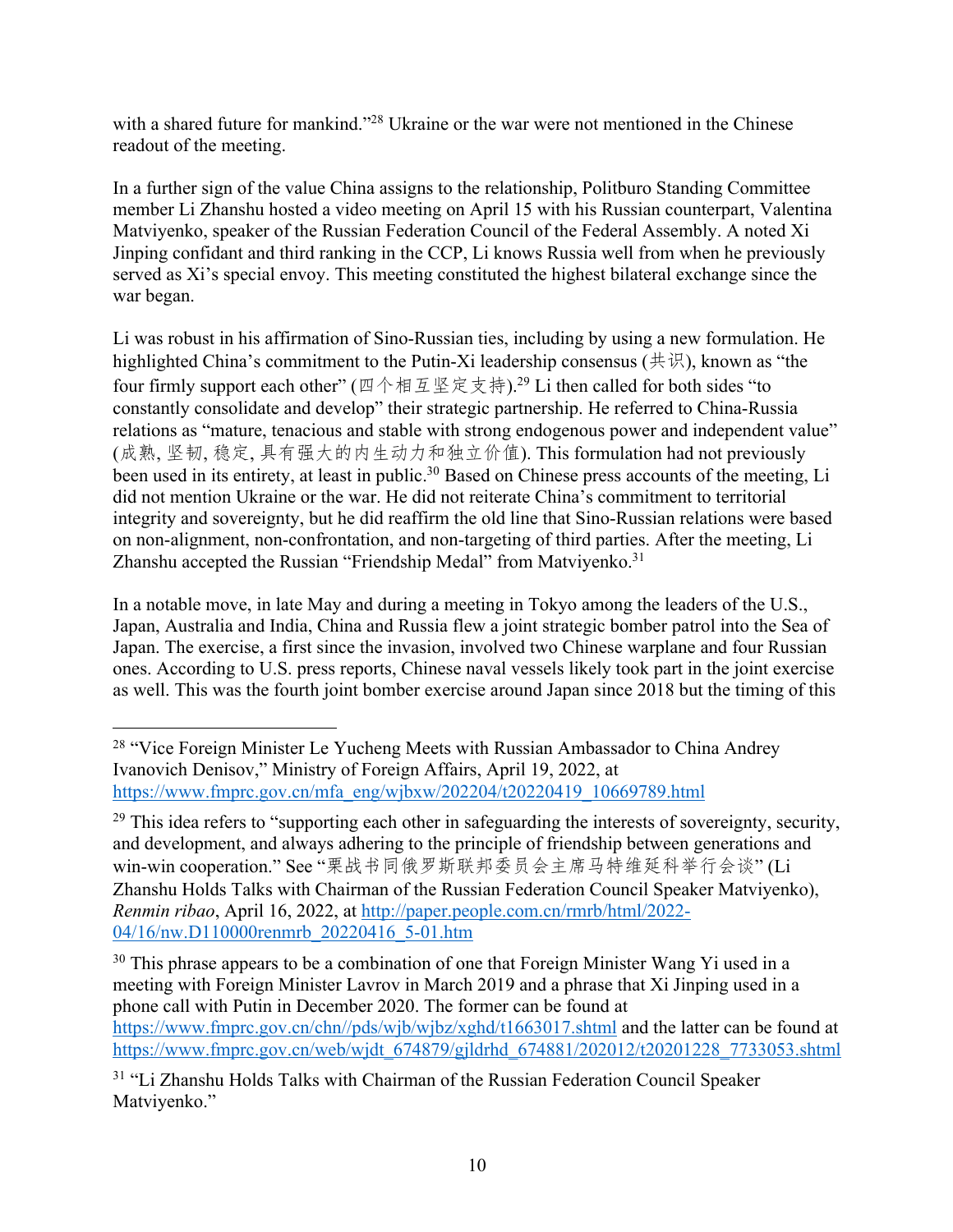one - during a meeting of the leaders of the Quadrilateral Security Dialogue - suggested an effort by Beijing and Moscow to signal solidarity and resistance to the Quad. As the first military exercise since February, this action offers some indication of the type of activities China will conduct under its modified policy of "no ceiling" but also a bottom-line.<sup>32</sup>

3. China's UN Diplomacy

In contrast to China's pattern of consistent rhetorical support for Russia, China's defense of Russia in the United Nations and UN organizations has been more tepid. China has been exceptionally careful in all the relevant UN votes by avoiding directly backing Russia and finding support in numbers.

As summarized in Chart 1 below, among the seven key UN votes since the war began (as of this writing), China abstained in five of them and supported Russia in only two (and only one of these was substantive). Among China's abstentions included some meaningful ones that put a distance between Beijing and Moscow. China abstained in the first two UN Security Council (UNSC) votes on the war. The first condemned Russia for the invasion (which Russia vetoed) and the second called for a UN General Assembly (UNGA) emergency special session on Ukraine. China then abstained in the actual UNGA vote on the latter, along with thirty-four other countries. China notably also abstained on the UN Human Rights Council vote to create a commission of inquiry into Russian atrocities; only Russia and Eritrea voted "no" on that action, which ultimately passed. China's one meaningful "no" vote in support of Russia (along with twenty-three other countries) was the April 7 UNGA action to suspend Russia from the Human Rights Council, which passed.

Beyond the UN, China has been supportive of Russia not being excluded from attending the G-20 in Bali, Indonesia, in November. The United States, Australia, and Ukraine have publicly encouraged Indonesia, the G20 chair this year, to exclude Russia. In response, China has heaped diplomatic pressure on Jakarta to include Russia. In late March, Foreign Minister Wang Yi, in a meeting with his Indonesian counterpart in China, called for the G20 not to be politicized and not to be divided. As a sign of how important this is to China, Xi Jinping then called Indonesian President Joko Widodo to say that the G20 summit is not an appropriate platform to discuss political security issues such as Ukraine. China's efforts appear to have been effective. Indonesia's president announced in late April that both Presidents Putin and Zelensky were invited to attend the G20 this year. To date, only Putin has accepted. (Unlike Russia, Ukraine is not a permanent member of the G20.)

| Date                           | Title                                      | <b>China's Vote</b> | Voting summary                                                 | <b>Status</b> |  |  |
|--------------------------------|--------------------------------------------|---------------------|----------------------------------------------------------------|---------------|--|--|
| February 25, 2022   UNSCR 155: | Condemning Russia's<br>invasion of Ukraine | Abstention          | Yes: 11<br>No: 1 (Russia)<br>Abstain: 3 (China, India,<br>UAE) | Vetoed        |  |  |

**Table 1**: China's Ukraine-related votes at the United Nations

<sup>32</sup> Edward Wong, "Russia and China Held Military Exercise in East Asia as Biden Visited," *New York Times*, May 24, 2022, at https://www.nytimes.com/2022/05/24/us/politics/russia-chinabombers-biden.html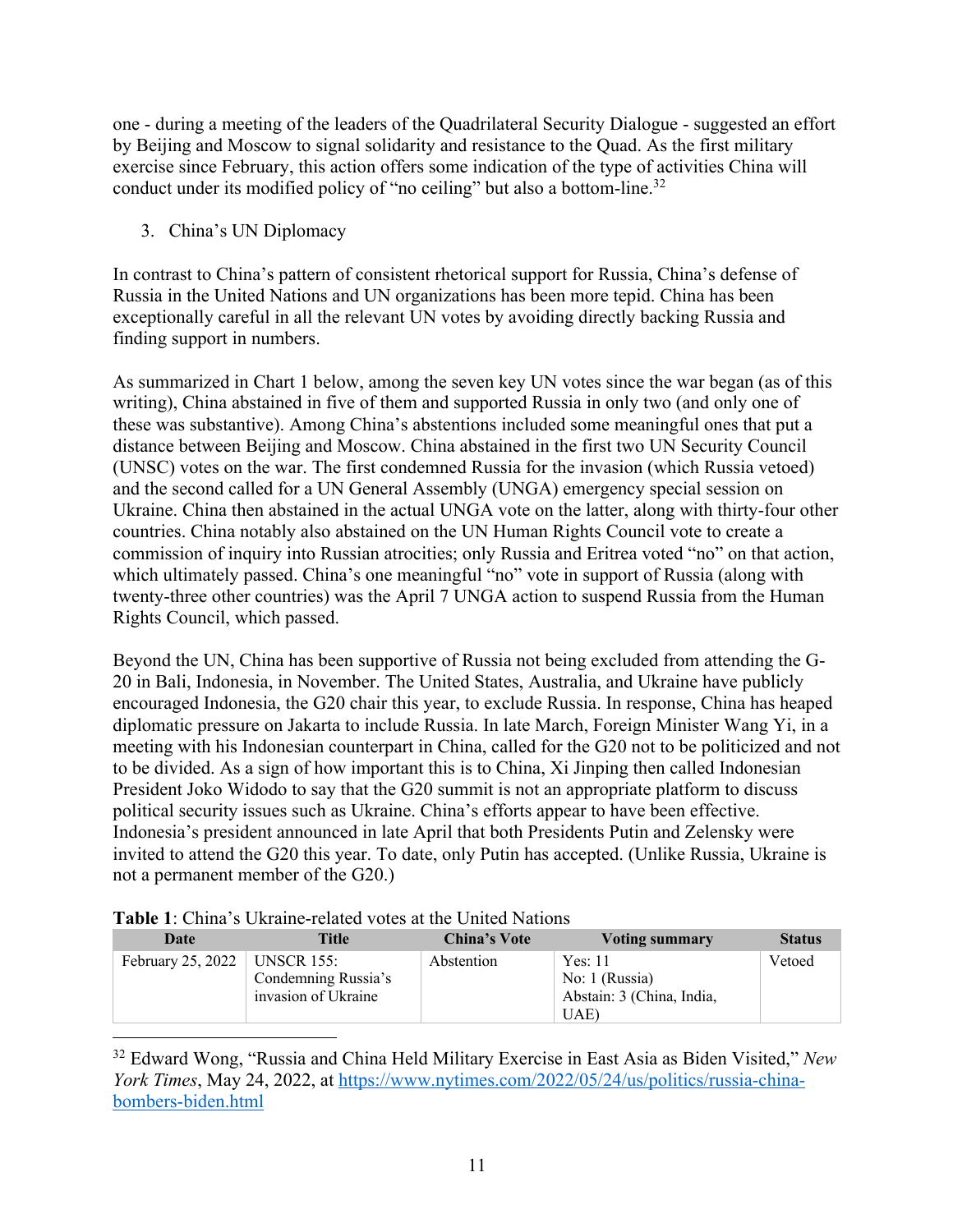| February 27, 2022 | <b>UNSCR 2623</b><br>(procedural): On<br>convening an emergency<br>special session of the<br>General Assembly on<br>Ukraine | Abstention     | Yes: 11<br>No: 1 (Russia)<br>Abstain: 3 (China India,<br>UAE)  | Adopted $33$          |
|-------------------|-----------------------------------------------------------------------------------------------------------------------------|----------------|----------------------------------------------------------------|-----------------------|
| March 2, 2022     | <b>UNGA Resolution:</b><br>Russian aggression<br>against Ukraine                                                            | Abstention     | Yes: 141<br>No: $5$<br>Abstain: 35 (China)<br>Non-Voting: 12   | Adopted               |
| March 4, 2022     | UN Human Rights<br>Council: Establish a<br>commission of inquiry<br>on Russian war crimes                                   | Abstention     | Yes: $32$<br>No: 2 (Russia and Eritrea)<br>Abstain: 13 (China) | Adopted               |
| March 23, 2022    | UNSC 231: Russia-<br>sponsored resolution on<br>Ukraine's humanitarian<br>situation                                         | Yes            | Yes: 2 (China)<br>No: 0<br>Abstain: 13                         | <b>Not</b><br>adopted |
| March 24, 2022    | UNGA: Humanitarian<br>consequences of the<br>aggression against<br>Ukraine                                                  | Abstention     | Yes: 140<br>No: $5$<br>Abstain: 38 (China)<br>Non-Voting: 10   | Adopted               |
| April 7, 2022     | UNGA: Suspension of<br>Russia from the Human<br><b>Rights Council</b>                                                       | N <sub>0</sub> | Yes: $93$<br>No: 24 (China)<br>Abstain: 58<br>Non-Voting: 18   | Adopted               |

4. China and the International Sanctions

To date, China's approach to the sanctions has two dimensions: ardent rhetorical opposition and careful compliance. China opposed international sanctions on Russia from the very beginning of the war. <sup>34</sup> Foreign Minister Wang Yi has said multiple times, "China always opposes the use of sanctions to solve problems, and even more opposes unilateral sanctions that have no basis in international law, which will undermine international rules and bring harm to the people's

 $33$  The procedural resolution precludes the use of a veto by the Council's permanent members; for a fulsome explanation of this specific UNSC resolution, see https://www.un.org/press/en/2022/sc14809.doc.htm.

The Security Council had last called for convening an emergency special session of the General Assembly in 1982 with regard to the situation involving Syria and Israel, and in 1980, after the outbreak of the Soviet-Afghan war, when the former Soviet Union vetoed a draft resolution, leading members to invoke General Assembly resolution 377A(V), "Uniting for Peace," adopted in 1950.

<sup>34</sup> Norman Eisen, Aaron Klein, Mario Picon, Robin J. Lewis, Lilly Blumenthal, Scott Johnston, and Charlie Loudon, *The Brookings Sanctions Tracker*, The Brookings Institution, Washington, DC, April 2022, at https://www.brookings.edu/research/the-brookings-sanctions-tracker/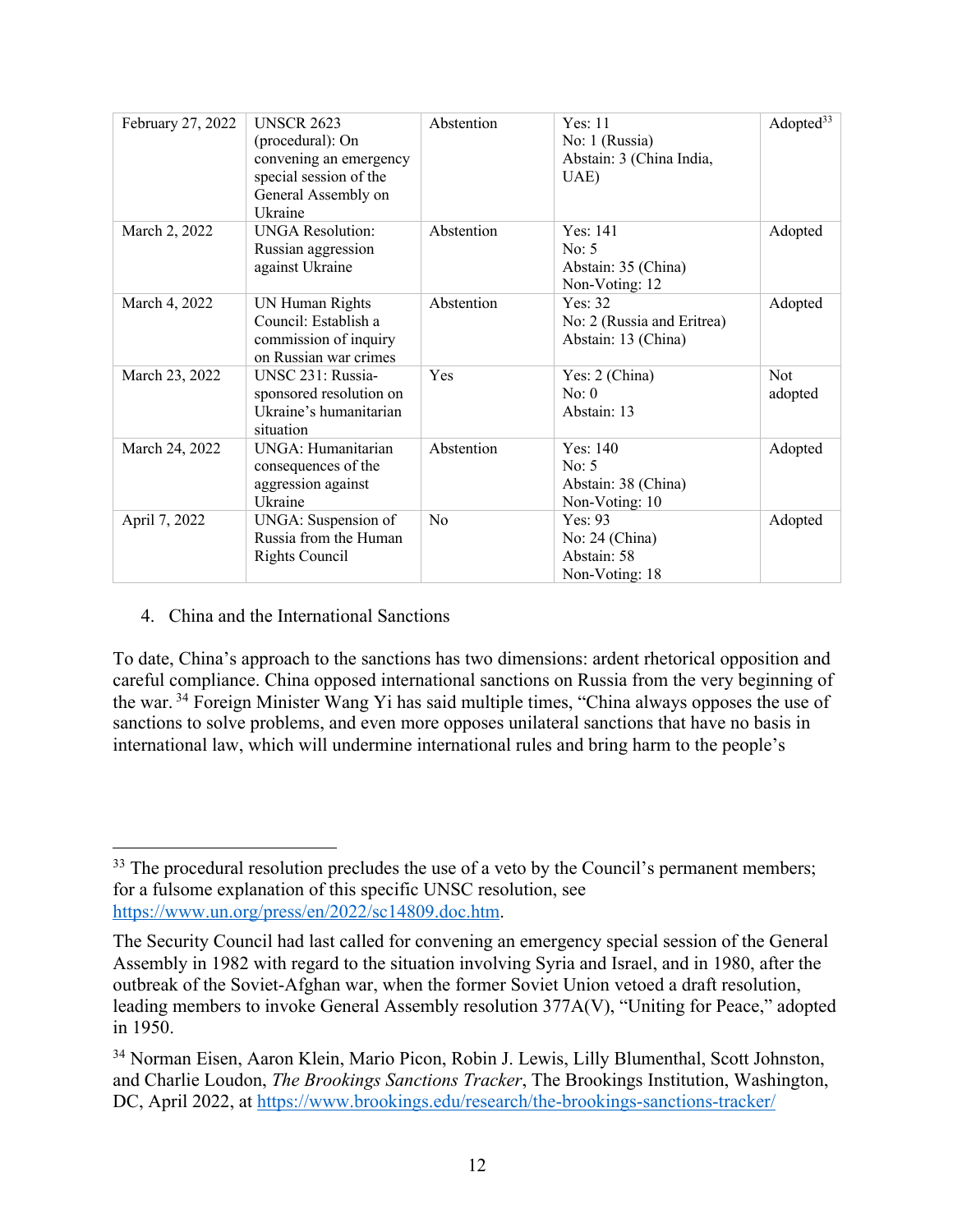livelihood of all countries."<sup>35</sup> Guo Shuqing, China's chief banking and insurance regulator, went further in stating in early March that China "will not participate in such sanctions, and we will continue to maintain normal economic, trade and financial exchanges with relevant parties."36

Rhetoric aside, Chinese entities – both state-owned and private – have made a variety of different decisions about reducing operations in Russia. As of this writing, U.S. officials have stated publicly that they see no evidence of "systematic violations" of the economic sanctions by China. <sup>37</sup> The following categories of Chinese actions are based on a Yale School of Management database and press reports. 38

- Thirty-nine Chinese firms are maintaining business as usual in Russia, earning them a grade of "F" from the Yale database. Several high-profile names on this list include: Agricultural Bank of China, Alibaba, ANT Group, Didi Chuxing, Lenovo, SMIC, UnionPay, Tencent, among others. Of the 206 global companies in this category, China is the largest single country as of late May 2022.
- Six Chinese entities are holding off on new investments. They are: Binance, Huawei, and UnionPay, as well as three large state-owned firms – CNOOC, PetroChina, and Sinochem.
- One Chinese firm, Sinopec, is scaling back major business operations while continuing other operations. It alone has suspended \$500 million worth of new investments. Sinopec is one of 130 global companies in this category.
- Four Chinese entities have suspended operations: the Asian Infrastructure Investment Bank (AIIB), Bank of China, Industrial and Commercial Bank of China (ICBC), and New Development Bank. The total number of entities in this category is 413.
- One Chinese firm has departed Russia: DJI, the drone technology company. There are 318 companies in this category.

There continue to be rumors and concerns about potential future violations. According to recent press reports, CNOOC, CNPC, and Sinopec are negotiating to buy Shell's 27.5 percent

https://www.fmprc.gov.cn/mfa\_eng/zxxx\_662805/202203/t20220315\_10651843.html

<sup>35</sup> "Wang Yi Speaks with Spanish Foreign Minister José Manuel Albares Bueno on the Phone," Ministry of Foreign Affairs, March 15, 2022, at

<sup>36</sup> "China Won't Take Part in Western Financial Sanctions on Russia: Bank Regulator Chief," *The Wall Street Journal*, March 2, 2022, at https://www.wsj.com/livecoverage/russia-ukrainelatest-news-2022-03-02/card/china-won-t-take-part-in-western-financial-sanctions-on-russiabank-regulator-chief-uWcY1AvqXs5ssr2057HA

<sup>&</sup>lt;sup>37</sup> Holland, Hunnicutt, and Brunnstrom, "U.S. Relieved as China Appears to Heed Warnings on Russia."

<sup>38</sup> The Yale database can be found at https://som.yale.edu/story/2022/almost-1000-companieshave-curtailed-operations-russia-some-remain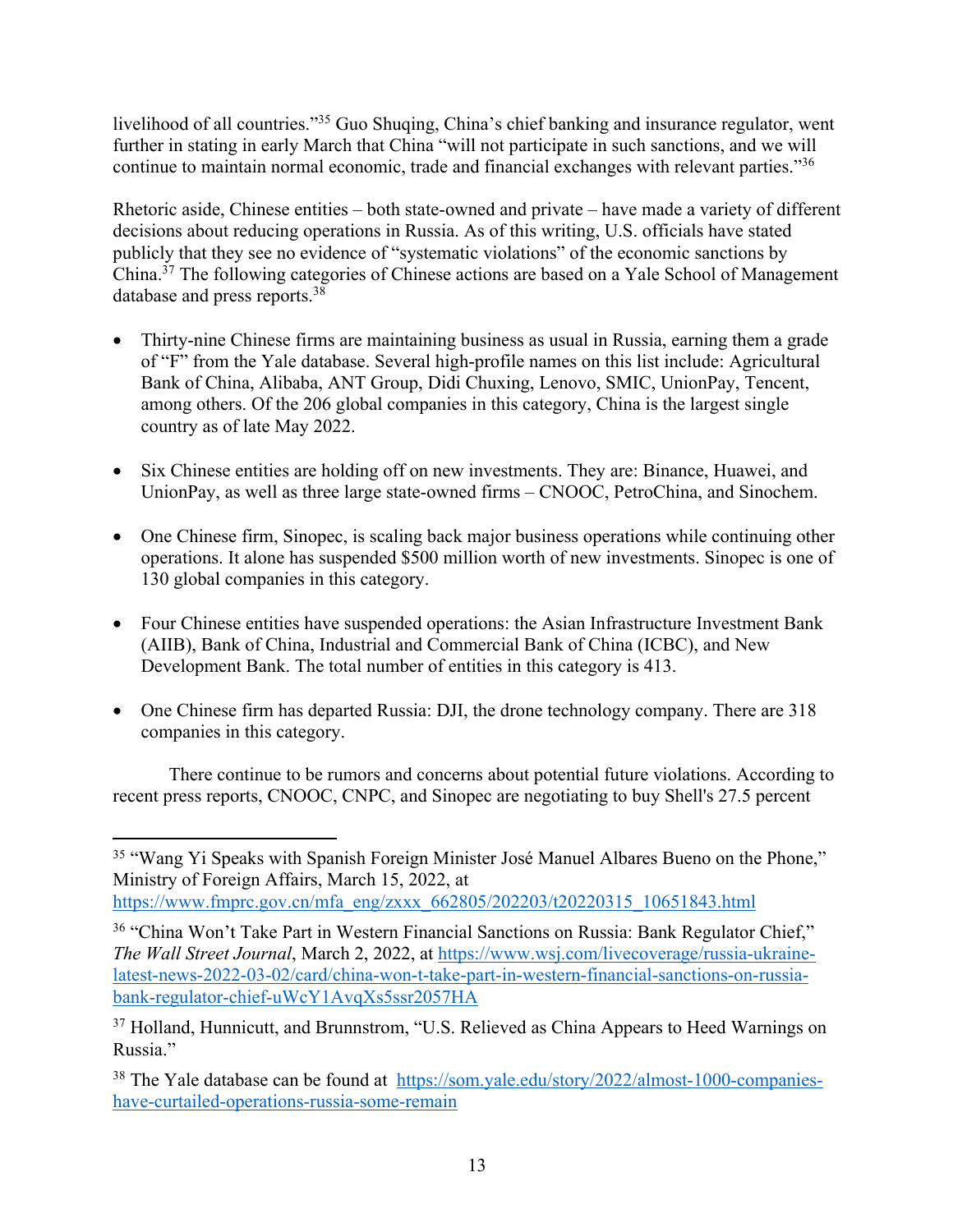stake in the Sakhalin-2 liquefied natural gas venture in Russia.<sup>39</sup> There are also reports that unnamed independent Chinese refiners, or "teapots," may be using under-the-table schemes to continue to purchase Russian oil through the Eastern Siberia–Pacific Ocean (EPSO) pipeline.<sup>40</sup> Similarly, China's future use of small regional banks with no connection to U.S. dollar transactions to circumvent the sanctions is a persistent U.S. concern.

5. China-Europe Ties

China's relations with Europe – and especially Europe's strategic orientation toward China – have been a top diplomatic priority since the invasion. China's goals have been twofold: (1) to prevent a major and sustained deterioration in relations and to reorient ties back toward trade, investment, and climate, and (2) to prevent European countries and the European Union (EU) from aligning against China. To do so, China launched high-level diplomatic meetings with a flurry of key European policymakers and EU leaders, including those from Central and Eastern Europe (CEE).

After the war broke out in late February, Wang Yi had phone calls with his French, British, German, and EU counterparts – which constitute the core group that China is focusing on in its European diplomacy. In those early days, Wang Yi put forward a five-point proposal, largely a holding action, to highlight China's principled positions. In the proposal, it did call for a "balanced, effective and sustainable European security mechanism," which China still references today. This benign-sounding formulation means a reduced role for NATO in Europe.<sup>41</sup>

Two weeks later, and as its ties with Europe deteriorated, China upped the ante. Xi arranged a virtual summit on March 8 with both French President Emmanuel Macron and German Chancellor Olaf Scholz. He then separately had a phone call with UK Prime Minister Boris Johnson. As the situation in Ukraine worsened throughout March, and amid a variety of meetings and calls between Wang Yi and his core European counterparts, the next big moment came with the annual EU-China Summit on April 1. This was the first such summit since June 2020 and the first time Xi joined Premier Li Keqiang at the summit to meet with European Council President Charles Michel and European Commission President Ursula von der Leyen (and their top

<sup>39</sup> "China Energy Giants in Talks for Shell's Russian Gas Stake," *Bloomberg News*, April 22, 2022, at https://www.bloomberg.com/news/articles/2022-04-21/china-state-energy-giants-intalks-for-shell-s-russian-gas-stake

<sup>40</sup> Chen Aizhu and Florence Tan, "Exclusive: China State Refiners Shun New Russian Oil Trades, Teapots Fly Under Radar," Reuters, April 6, 2022, at https://www.reuters.com/business/energy/exclusive-china-state-refiners-shun-new-russian-oiltrades-teapots-fly-under-2022-04-06/

<sup>&</sup>lt;sup>41</sup> This benign-sounding formulation means a reduced focus on NATO as an institution and NATO's reduced geographic footprint in the region. "Wang Yi Expounds China's Five-Point Position on the Current Ukraine Issue," Ministry of Foreign Affairs, February 26, 2022, at https://www.fmprc.gov.cn/mfa\_eng/wjdt\_665385/wshd\_665389/202202/t20220226\_10645855.h tml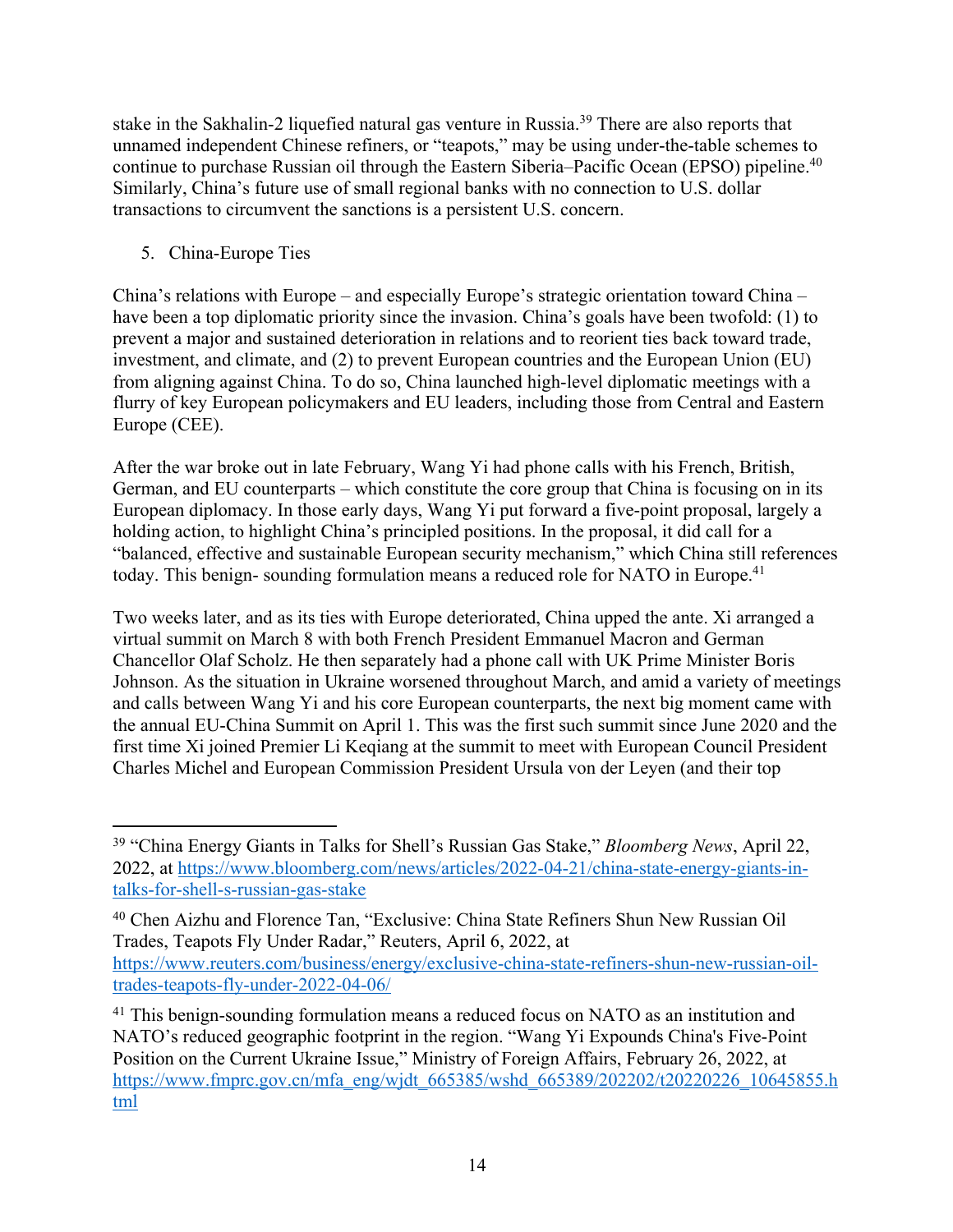advisers). China also reached out to CEE countries by sending two delegations to the region.<sup>42</sup> Xi hosted a video meeting with German Chancellor Scholz on May 9 and had a call with French President Macron on May 10.<sup>43</sup> China will likely continue this pace of high-level diplomacy.

In all of these meetings, China's strategy toward Europe has been multifaceted. It has sought to downplay China's critique of NATO and U.S. policy, to emphasize China's respect for territorial integrity and sovereignty, to reiterate China's priority for humanitarian support and a negotiated solution, to call for maximum restraint "by all sides," and, of course, to call for a return to better relations with Europe, focusing on trade, investment, and climate change. In the first month of the war, Chinese diplomats were relieved when a senior EU official floated the idea of China mediating a peaceful outcome. <sup>44</sup> Ultimately, China never accepted the proposal, and EU interest in it quickly faded.

Chinese officials also conveyed subtle but unmistakable criticisms of Europe. They represent (1) a call for Europe to appreciate that "the legitimate security concerns of all countries must be taken seriously," reflecting sympathy for Russian concerns; (2) a call for China and Europe to "work together to reduce the negative impact of the crisis," which means reducing the severity of the sanctions, and (3) calls for Europe to uphold its "strategic autonomy," which is a clear message not to align with Washington. Xi was unusually explicit about this at the EU-China Summit when he stated that Europe should "form its own perception of China, adopt an independent China policy, and work with China for the steady and sustained growth of China-EU relations."45

https://www.fmprc.gov.cn/mfa\_eng/zxxx\_662805/202205/t20220510\_10684071.html

11647376630?st=33o5yfnifyp6mmn&reflink=desktopwebshare\_permalink

<sup>&</sup>lt;sup>42</sup> In mid-April, the Foreign Ministry sent its Special Councilor for Central and Eastern Europe, Ms. Huo Yuzhen, to eight countries in the region tasked with "eliminating misunderstandings regarding the Russia-Ukraine conflict" and discussing ideas that could reignite the countries' interest in "pragmatic cooperation linked to the Belt and Road Initiative. This delegation visited seven countries: Czech Republic, Slovakia, Hungary, Croatia, Slovenia, Poland, and Latvia. China then sent a separate delegation to Greece and Albania, led by former ambassador to Finland and the Czech Republic, Ma Keqing. See Grzegorz Stec, "Can China Win Back Central and Eastern European States?" Mercator Institute for China Studies (MERICS), MERICS Briefs: MERICS Europe China 360, May 5, 2022, at https://merics.org/en/merics-briefs/china-ceerelations-xinhua-interviews-kuleba-and-lavrov-uk-china-relations

<sup>43</sup> "President Xi Jinping Has a Virtual Meeting with German Chancellor Olaf Scholz," Ministry of Foreign Affairs, May 9, 2022, at

https://www.fmprc.gov.cn/mfa\_eng/wjdt\_665385/wshd\_665389/202205/t20220509\_10683558.h tml and "President Xi Jinping Speaks with French President Emmanuel Macron on Phone," Ministry of Foreign Affairs, May 10, at

<sup>44</sup> Kevin Rudd, "Don't Count on China to Mediate the War in Ukraine," *The Wall Street Journal*, March 15, 2022, at https://www.wsj.com/articles/dont-count-on-china-mediate-ukraine-warrussia-putin-talks-negotiation-xi-jinping-taiwan-nato-

 $45$  It is curious that the Foreign Ministry provided a separate, second readout of Xi's meeting with EU leaders. "Xi Jinping: China and the EU Should Add Stabilizing Factors to a Turbulent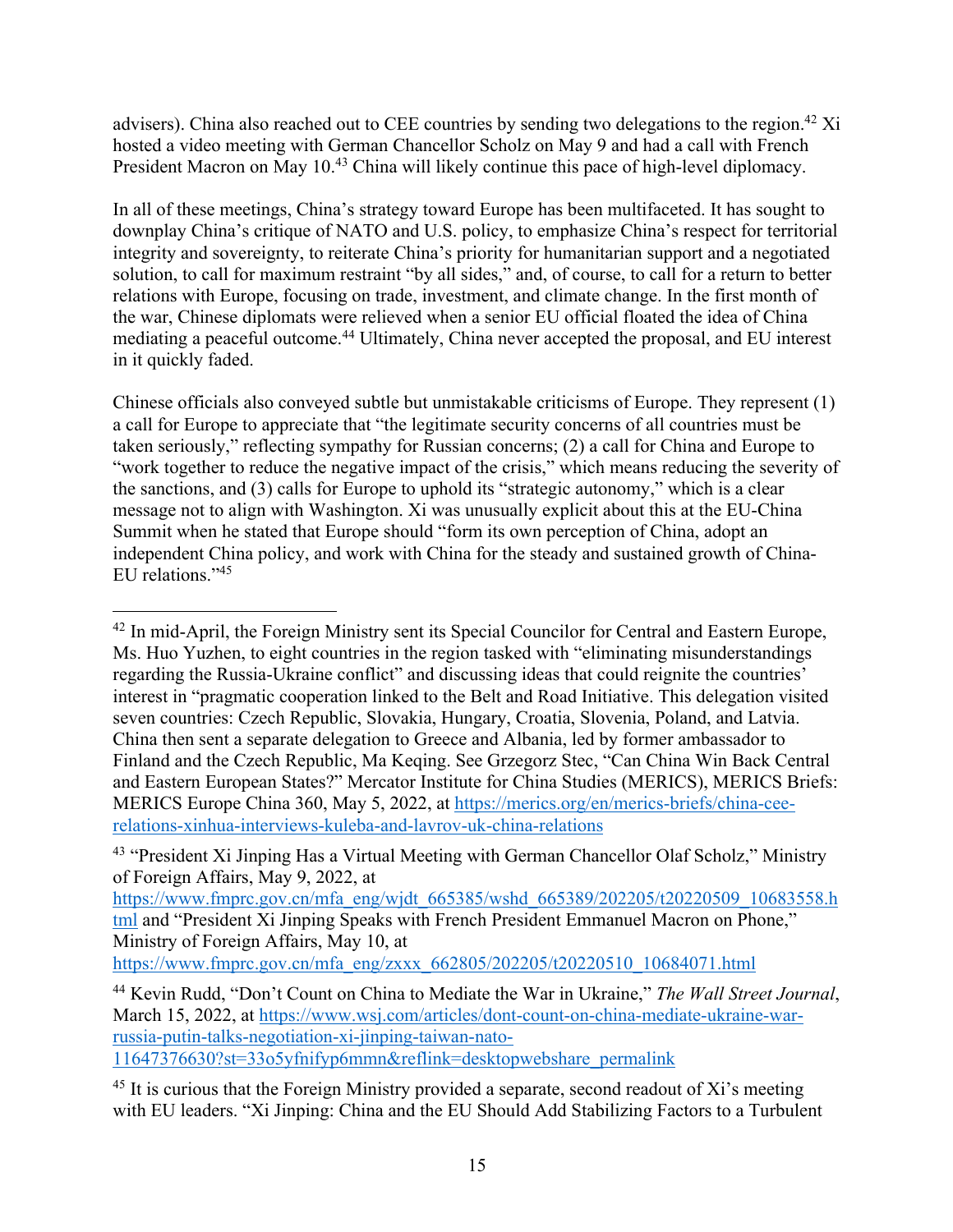China's diplomacy toward Europe shows little signs of success and increasing signs of being counterproductive. The April 1 summit did not produce a joint statement or any concrete outcomes. The EU's top diplomat, Josep Borrell, said the summit was a "dialogue of the deaf," given China's reluctance to discuss Ukraine. EU officials were particularly frustrated by Chinese comments that it was a U.S. proxy. Borrell said, "We condemn Russian aggression against Ukraine and support this country's sovereignty, democracy, not because we follow the U.S. blindly, as sometimes China suggests, but because it is our position … this was an important message for the Chinese leadership to hear."46 China fared no better in Central and Eastern Europe where interest in cooperation with China is fading and concerns about China are growing. For example, China cannot find any country to host the ten-year anniversary of the 16+1 meeting.47 As a further indication of the European reaction, after the April summit several European leaders and the EU launched a flurry of high-level diplomacy with India and Japan, including a new defense agreement between the UK and Japan. The new German Chancellor Scholz made a political statement by traveling to only Japan for his first trip to Asia.<sup>48</sup>

6. China, the BRICS, and the Global South

Whereas China's post-invasion diplomacy toward the United States, Russia, and Europe has been largely defensive in nature, China's diplomacy toward the developing world has been focused on pursuing a strategic advantage. Beijing quickly noticed the neutrality of much of the Global South and actively sought to leverage this to China's benefit. China has focused on appealing to the perceptions and interests of the developing countries and positioning itself as an alternative. China has done so both rhetorically and operationally.

China's gambit has several features. First, China is using the war – and especially the U.S.-led response – to highlight concerns that resonate with the developing countries. These include opposition to "group politics and bloc confrontation," opposition to "unilateral Western sanctions," support for sovereignty and the UN Charter, the governance deficits in the West, and the need for global governance reform. In particular, as the global economy faces food shortages, inflation, and supply chain disruptions, China is blaming them on "unilateral Western sanctions." Le Yucheng was explicit about this in a May speech: "… the U.S. and other Western countries

World," Ministry of Foreign Affairs, April 1, 2022, at

https://www.fmprc.gov.cn/mfa\_eng/wjdt\_665385/wshd\_665389/202204/t20220401\_10663226.h tml

<sup>46</sup> Chris Buckley and Keith Bradsher, "Faced With a Changed Europe, China Sticks to an Old Script," *The New York Times*, April 15, 2022, at https://www.nytimes.com/2022/04/15/world/asia/china-europe-russia-ukraine.html

<sup>47</sup> See Stec, "Can China Win Back Central and Eastern European States?"

<sup>&</sup>lt;sup>48</sup> The leadership of the EU Commission visited India and then Japan; the UK Prime Minster also visited India and then hosted the Japanese Prime Minister in London and signed a new defense agreement. German Prime Minister Scholz visited Japan on his first trip to Asia and then hosted Indian Prime Minster Modi in Germany. Modi then visited Denmark and France.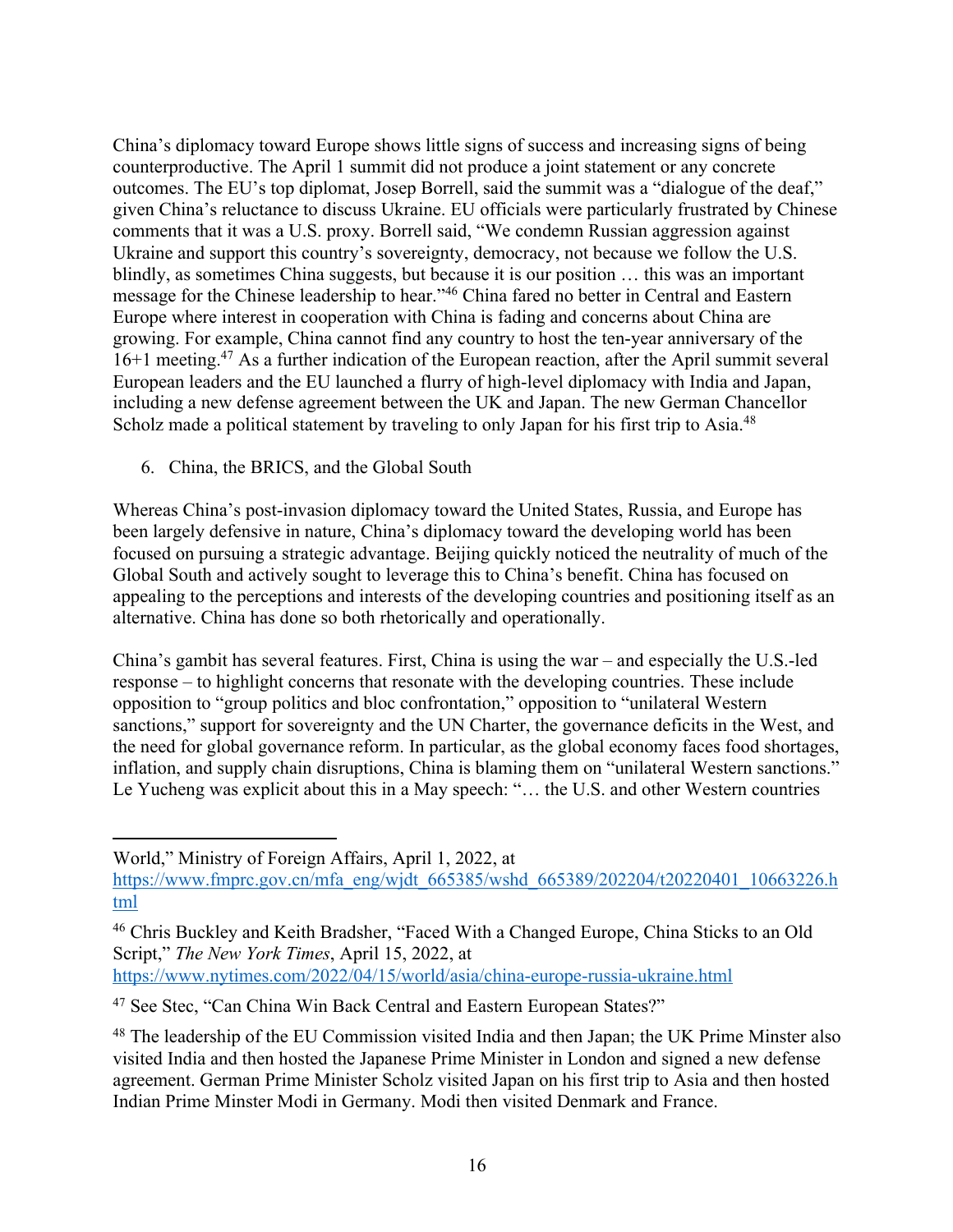have imposed sweeping sanctions on Russia, crippling an already languishing world economy and unleashing unbearable pain on developing countries."49

Many of these ideas were reflected in a high-profile speech by Xi Jinping on April 22 that Chinese officials call Xi's "Global Security Initiative" (GSI). <sup>50</sup> Chinese officials and the media refer to it as a new and defining vision for geopolitics and they pair it with Xi's fall 2021 "Global Development Initiative" (GDI). Beijing is now promoting both the GSI and the GDI as a fulsome offering to the developing world.

A second approach is to foster diplomatic solidarity among countries that are neutral on the war. China's first big move on this front was Wang Yi's March trip to India in the face of U.S. disappointment with Indian neutrality. Wang's approach was to sidestep border issues and appeal to their common economic interests and shared views of global politics.<sup>51</sup> China's efforts fell flat. As Foreign Minister Jaishankur stated during the visit, "I was very honest in my discussions with the Chinese foreign minister. …The frictions and tensions that arise from China's deployments since April 2020 cannot be reconciled with a normal relationship between the two neighbors." <sup>52</sup> Since then, India has started talks with the United States and the European powers about major arms packages, and it recently pledged to join the Indo-Pacific Economic Framework (IPEF) of the U.S.

Xi Jinping has been active in this effort as well, indicating its importance to Beijing. Xi held phone calls with South African President Ramaphosa in March and Saudi Arabia's Crown Prince Mohammed bin Salman in April. Calls to both had been infrequent in the past. Xi used these interactions to emphasize their common positions on Ukraine, and he called for cooperation among the BRICS countries on this and other issues.<sup>53</sup> During Xi's phone call with Mohammed

https://www.fmprc.gov.cn/mfa\_eng/zxxx\_662805/202203/t20220326\_10656097.html and "Wang Yi Meets with Indian NSA Doval: China and India Should Stick to Long-term Perspective, Win-win Mentality and Cooperative Posture," Ministry of Foreign Affairs, March 25, 2022, at

https://www.fmprc.gov.cn/mfa\_eng/zxxx\_662805/202203/t20220326\_10656095.html

<sup>&</sup>lt;sup>49</sup> "Acting on the Global Security Initiative to Safeguard World Peace and Tranquility," Keynote Speech by Vice Foreign Minister Le Yucheng.

<sup>&</sup>lt;sup>50</sup> For a full text of the speech, see "Full Text: President Xi Jinping's Keynote Speech at the Opening Ceremony of BFA Annual Conference 2022," *China Daily*, April 21, 2022, at https://www.chinadaily.com.cn/a/202204/21/WS6260db59a310fd2b29e585e3.html

<sup>51</sup> "Wang Yi Holds Talks with Indian External Affairs Minister Subrahmanyam Jaishankar," Ministry of Foreign Affairs, March 25, 2022, at

<sup>52</sup> Krishna N. Das and Sanjeev Miglani, "Chinese Minister Seeks Normal India Ties, Delhi Says Ease Border Tension First," Reuters, March 25, 2022, at https://www.reuters.com/world/china/chinese-foreign-minister-see-indian-counterpart-surprisemeeting-2022-03-25/

<sup>53</sup> "Xi Jinping Speaks with South African President Cyril Ramaphosa on the Phone," Ministry of Foreign Affairs, March 18, 2022, at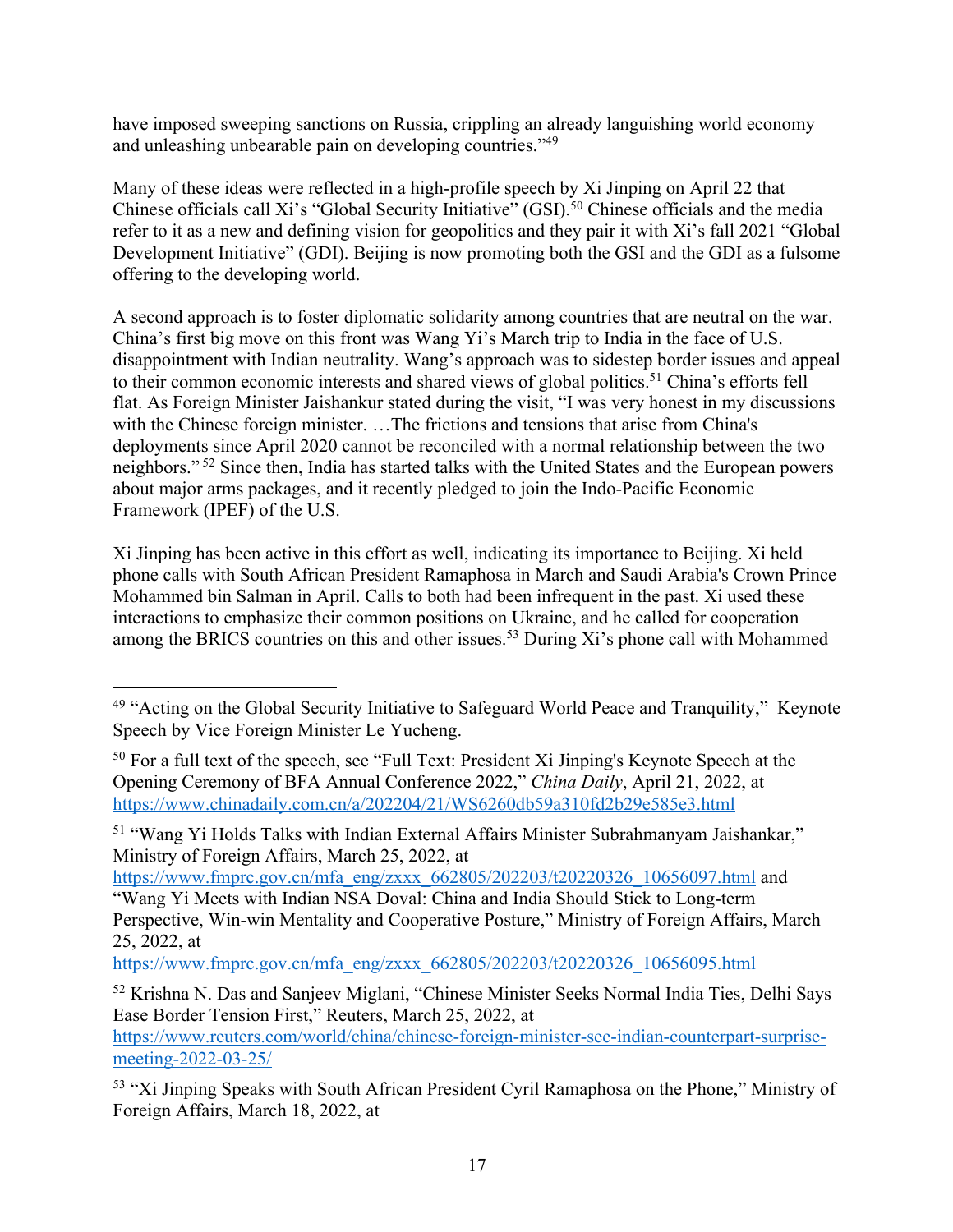bin Salman, their first in a year, Xi made a notable pitch for a closer strategic alignment, including a greater focus on energy trade.<sup>54</sup>

A third part of China's diplomatic strategy has been to seek to reenergize the BRICS and Chinese-led regional institutions as venues to criticize U.S. policies and to promote Chinese ideas of global governance. As chair of the BRICS this year, China has been especially active on this agenda. In his comments to the BRICS Foreign Ministers' meeting in late May, Xi stated, "Facing the various risks and challenges of the day, it is more than ever important for emerging markets and developing countries to strengthen solidarity and cooperation." <sup>55</sup> At the same BRICS meeting, Wang Yi called for an expansion of the BRICS, perhaps sensing a unique moment in global politics to do so. Wang has raised similar concerns in his meetings with regional organizations, such as the Organization of Islamic Cooperation and the China-Caribbean Cooperation Forum.

#### **Managing the Straddle: The Future of Chinese Diplomacy**

Whether China can sustain its strategic straddle is a core challenge – perhaps a defining one – for China's foreign relations today. There are two basic threats to doing so. One involves China deciding to take sides, likely precipitated by a crisis. The second involves a gradual dissolution of the straddle. As some countries do not align consistently with China or as China faces demands from others, China may find itself struggling on multiple fronts to maintain its middle ground among competing interests and demands.

Regarding the first problem of China taking sides (either in support of Russia or as distinctly neutral), this is a low probability outcome because of China's strong desire to avoid it. This outcome would likely require a high-impact exogenous event to force China to alter or even abandon its straddle. For example, if the United States were to move substantially closer toward Taiwan, then Beijing might react by aligning overtly with Russia, perhaps in preparation for aggression against Taiwan. A second possibility is that Beijing might overtly provide Russia with material assistance if Putin were to be on the brink of political collapse and Xi felt that Chinese aid could prevent that. Alternatively, China might choose to distance itself from

https://www.fmprc.gov.cn/mfa\_eng/wjdt\_665385/wshd\_665389/202203/t20220319\_10653471.h tml

<sup>54</sup> "Xi Jinping Speaks with Saudi Arabia's Crown Prince Mohammed bin Salman on the Phone," April 15, 2022, Ministry of Foreign Affairs, at

https://www.fmprc.gov.cn/mfa\_eng/wjdt\_665385/wshd\_665389/202204/t20220416\_10668788.h tml

<sup>55</sup> "President Xi Jinping Delivers a Video Address at the Opening Session of the BRICS Foreign Ministers' Meeting," Ministry of Foreign Affairs, May 19, 2022, at

https://www.fmprc.gov.cn/mfa\_eng/zxxx\_662805/202205/t20220519\_10689497.html; also see "BRICS Countries Clarify Common Position on the Ukraine Issue," Ministry of Foreign Affairs, April 14, 2022, at

https://www.fmprc.gov.cn/mfa\_eng/wjb\_663304/zygy\_663314/gyhd\_663338/202204/t20220414 \_10667990.html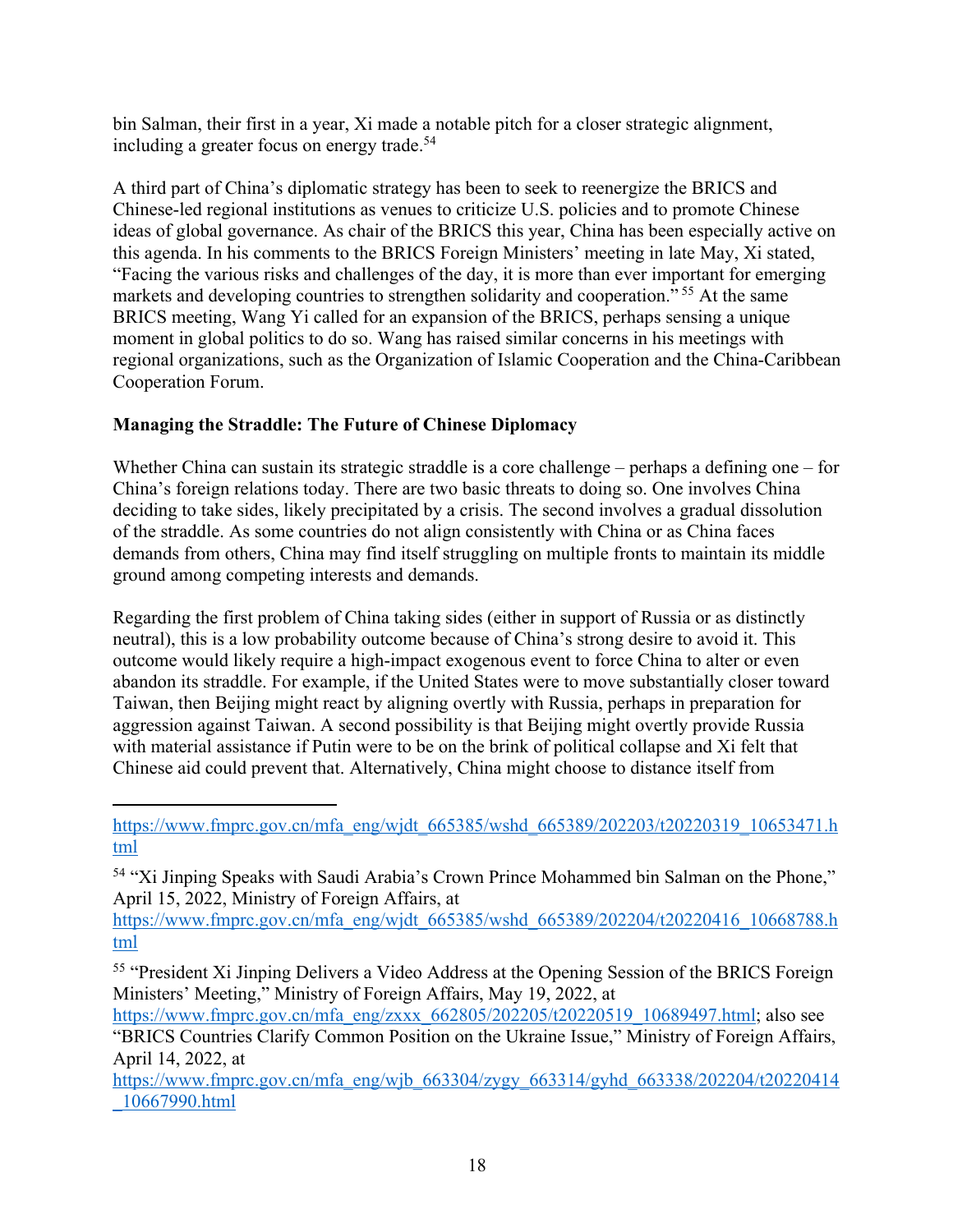Moscow and to be genuinely neutral if Russia were to use a nuclear weapon in Ukraine. In such an instance, the overwhelming global condemnation of Russia, especially from the Global South, would likely be too great a burden for China to carry.

Separate from a willful Chinese decision to abandon the straddle, China faces a collection of risks related to a gradual dissolution of its strategy. This could occur for at least three reasons. First, the fragile equilibrium in the U.S.-China relationship fails to hold, precipitating a deterioration in bilateral relations. Chinese suspicion of U.S. actions toward Taiwan or U.S. distrust of Chinese actions toward Russia could lead to a worsening of ties. In both the U.S. and China, domestic politics is playing a greater role in driving policy making, which could produce greater pressure to adopt more confrontational rhetoric and policies. In a climate of expanding, intensifying, and diversifying U.S.-China competition – fueled by domestic politics – it is difficult to imagine the current fragile equilibrium in U.S.-China ties holding for long.

A second risk is that Russia might need more from China. If Russia were to face mounting military challenges in Ukraine, then it might request military assistance from China. To get such aid, Russia could begin to offer heretofore inaccessible Russian military technical assistance, sweetening the deal for Beijing. This outcome appears to be more probable if China were to become less invested in U.S.-China ties or were it to believe that ties may soon deteriorate. Even more likely is the possibility that Russia may need substantial economic assistance from China as the sanctions take effect. This could require that China take more risky behavior regarding the sanctions, potentially putting Chinese firms at risk of secondary sanctions from Washington.

A third risk is that China never gains unique traction with the Global South, precipitating China's gradual isolation with Russia in a corner of global politics. China may face problems aligning on Ukraine with the developing world, which primarily lack China's tilt toward Moscow. This could deprive China of the alignment it needs to balance U.S. and European power. Notably, India will keep China at a distance; indeed, New Delhi is already leaning toward the United States and Europe. In addition, China's ideas may not gain traction with the developing world; most countries remain more attracted to trade and investment with China than to Xi's ideas for domestic and global governance. China's economic and COVID-related problems this year also call Xi's governance choices into question at the very time that he has put them forward as superior to liberalism and capitalism.

Thus, the challenges China faces in sustaining its strategic straddle on Ukraine are substantial and evolving. Maintaining the straddle will require constant attention and deft management. The challenges also come during a period of domestic uncertainty and leadership transition in China; China's top two diplomats, Yang Jiechi and Wang Yi, are slated to retire in the next year. Therefore, perhaps an equally important question is not only whether the straddle can be sustained, but, if so, as the war in Europe grinds on, whether China could even translate such a delicate and dynamic balancing act into something that can meaningfully influence the global distribution of power.

#### **ABOUT THE CONTRIBUTOR**